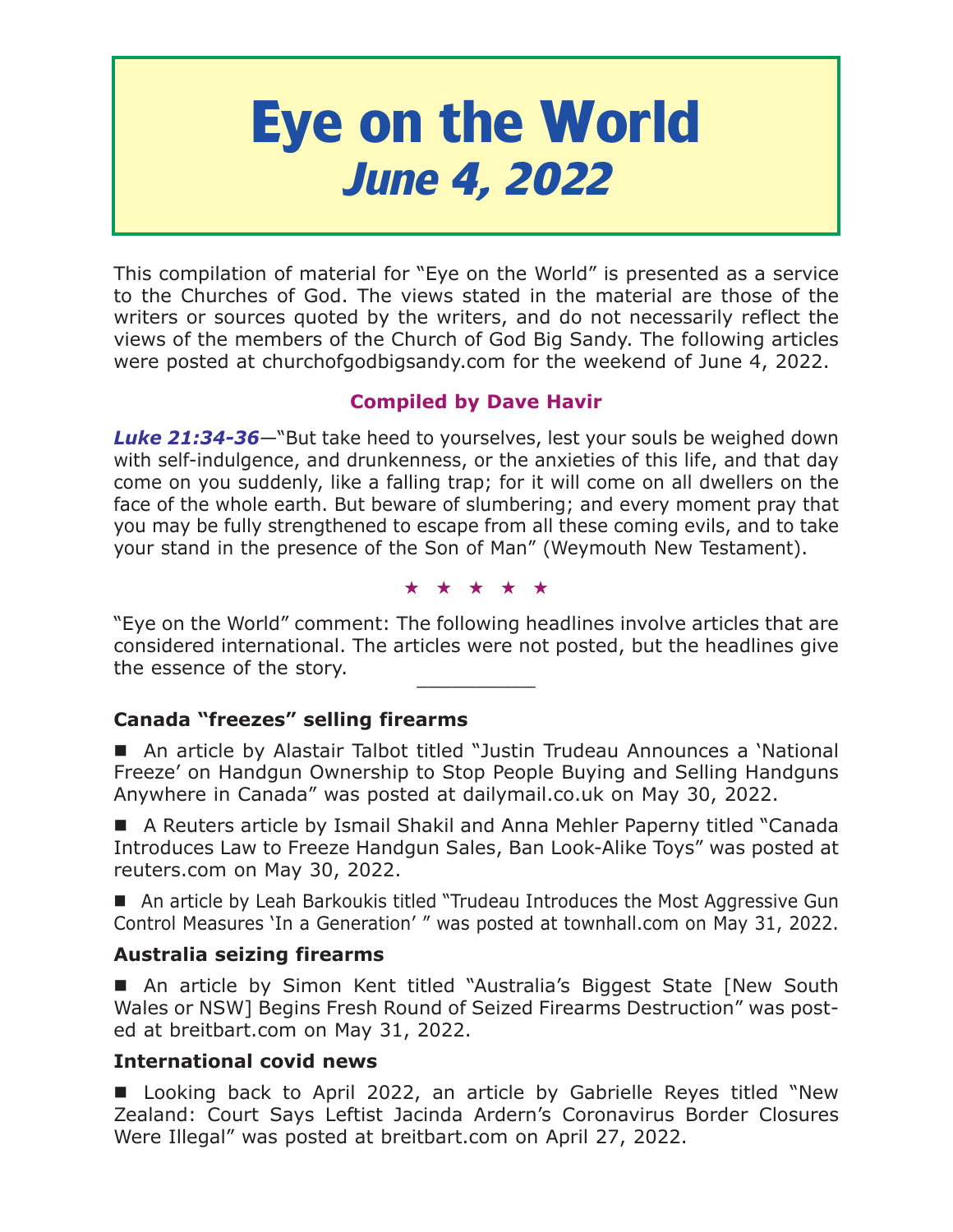■ An article by Frances Martel titled "New Zealand Socialist Jacinda Ardern, in Power After a Sham Election, Gets Warm Welcome From Biden" was posted at breitbart.com on May 31, 2022.

■ An article by Chay Quinn titled "China Finally Ends Shanghai Lockdown After Two Months and Lets the City's 25 Million Residents Out of Their Homes" was posted at dailymail.co.uk on May 30, 2022.

■ An article by Adam Solomons titled "China Bans the Word 'Lockdown' and Orders Communist Media to Call Zero Covid Restrictions That Confined 25 Million People to Their Homes 'Static Management-Style Suppression' " was posted at dailymail.co.uk on June 2, 2022.

■ An article by Matt Palumbo titled "Fact Checker Tries to Debunk Study Proving Masks Didn't Work in Europe, Fails Miserably" was posted at bongino. com on June 2, 2022.

#### **Comments about US involvement in WHO Global Pandemic Treaty**

■ Looking back to November 2021, an article by Patsy Widakuswara titled "U.S. Supports Creation of Global Pandemic Treaty" was posted at voanews. com on Nov. 30, 2021.

 An article by Matt Palumbo titled "Gov. DeSantis: 'No Way' Florida Will Support WHO Global Pandemic Treaty" was posted at bongino.com on May 24, 2022.

■ An article by Catalina Jaramillo titled " 'WHO Has No Authority to Dictate U.S. Health Policy' " was posted at factcheck.org on May 25, 2022.

■ An article by Carina Benton titled "Biden Wants to Give the WHO and China More Power After They Grossly Abused a Pandemic" was posted at thefederalist.com on May 27, 2022.

■ An article by Henry Rodgers titled "House Republicans Call on Biden to Withdraw From World Health Organization" was posted at dailycaller.com on May 27, 2022.

#### **Will monkeypox replace covid?**

 An article by Deane Waldman titled "Will Monkeypox Replace Covid as the Next Great Democrat Scam?" was posted at americanthinker.com on June 3, 2022.

#### **Comments about international monkeypox**

 An article by Jamie Philipps titled "Belgium Becomes First Country to Introduce Compulsory Monkeypox Quarantine: Anyone Testing Positive Must Isolate for 21 Days as 14 Countries Now Confirm Outbreaks and Doctors Warn of 'Significant Rise' in UK Cases" was posted at dailymail.co.uk on May 22, 2022.

■ An article by John Hayward titled "China Brags Repressive Lockdowns Will Keep Monkeypox Out" was posted at breitbart.com on May 23, 2022.

■ An article by Staff titled "Dr. Robert Malone Slams Gavi for Amplifying Fear of Monkeypox Outbreak" was posted at miamistandard.news on May 26, 2022.

■ An article by Joe Davies titled "Cut Your Number of Sexual Partners to Help Fight Monkeypox, Urges World Health Organization as It Warns Outbreak 'May Not Be Containable' " was posted at dailymail.co.uk on June 1, 2022.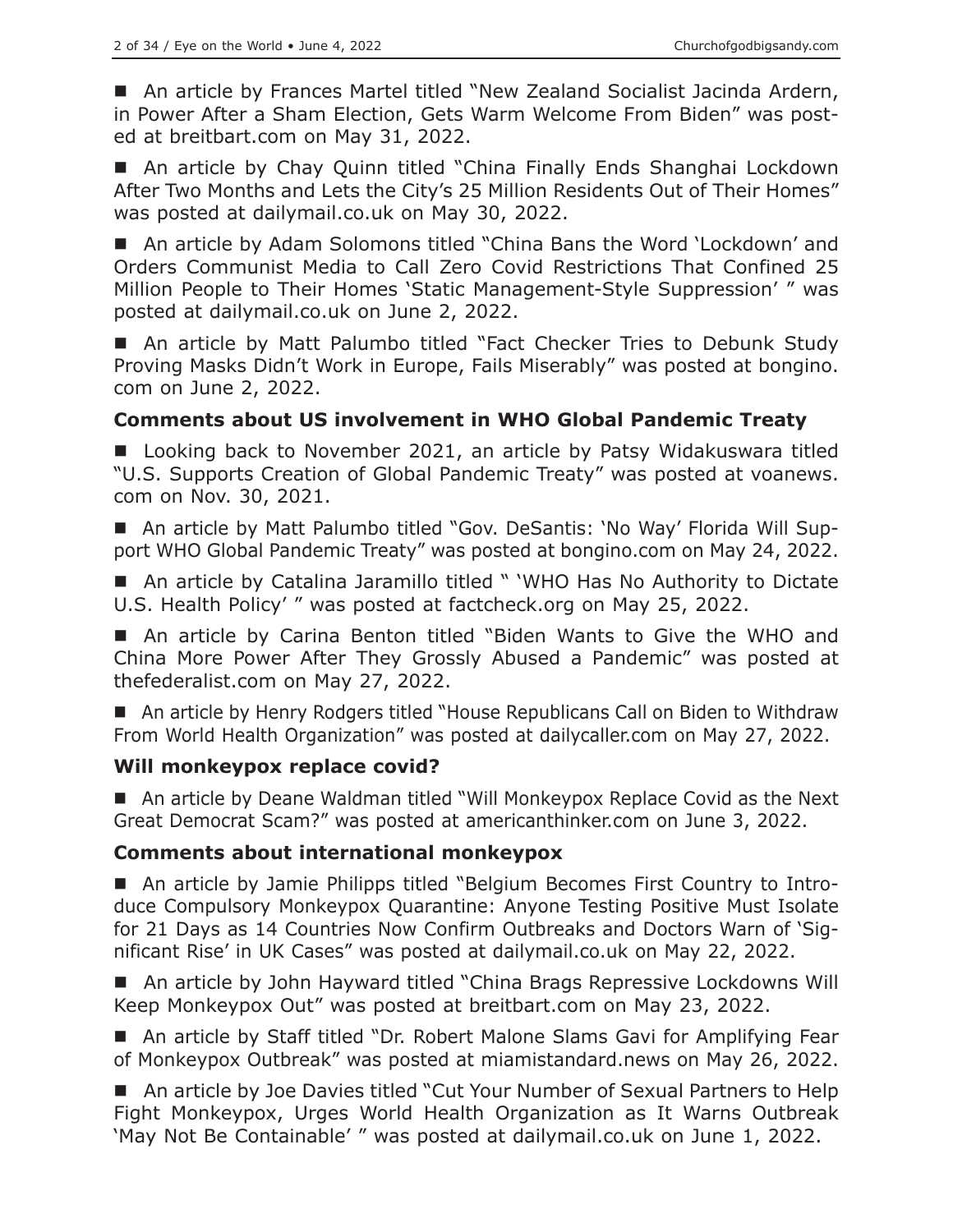An article by Spencer Kimball titled "WHO Says Monkeypox Has Been Spreading Undetected as Global Cases Rise to More Than 550" was posted at cnbc.com on June 1, 2022.

# **International climate change**

■ An article by Frances Martel titled "Sri Lanka Debuts Phone App to Enforce Gasoline Rationing" was posted at breitbart.com on May 27, 2022.

# **International climate change and coal**

■ Looking back to October 2021, an article by Philip Wang titled "China Tells Mines to Produce 'As Much Coal As Possible' " was posted at ctvnews.ca on Oct. 20, 2021.

■ An article by Arne Delfs titled "Germany to Bring Back Coal Power Plants If Russia Cuts Gas" was posted at bloomberg.com on May 24, 2022.

■ An article by Gabrielle Reyes titled "India: World's Largest Coal Miner to Import for First Time in 7 Years Amid Power Crisis" was posted at breitbart. com on May 31, 2022.

# **Comments about Russian oil and gas**

■ An article by Jessica Warren titled "European Union Agrees to Ban More Than Two Thirds of Russian Oil Imports Immediately and 'Wants to Ban 90% by the End of the Year' " was posted at dailymail.co.uk on May 30, 2022.

■ An article by James Carstensen titled " 'We Want to Stop Russia's War Machine'; EU Agrees to Ban Most Russian Crude Imports" was posted at cnsnews.com on May 31, 2022.

# **Comments about international food crisis**

 An article by Peter Caddle titled " 'Massively Dependent' Britain Only One Catastrophe Away From Food Shortages" was posted at breitbart.com on June 1, 2022.

# **Comments about Israel**

 An article by Bar Peleg titled "Trans Woman Takes Israel to Court Over Requirement to Keep Birth Name on ID" was posted at haaretz.com on May 29, 2022.

■ An article by Deborah Brand titled "Israeli Air Force Simulates Attack on Iran Nuclear Targets" was posted at townhall.com on June 1, 2022.

 An article by Lahav Harkov titled "Israel, Saudi Arabia Make Deal for Security Arrangements in Straits of Tiran for Flyover Rights" was posted at jpost.com on June 2, 2022.

#### **Comments about Iran**

■ An article by Chris Matthews titled "Iran Reveals Top Secret Underground Drone Base Under a Mountain Range Where It Keeps at Least 100 Missile-Armed UAVs on Standby" was posted at dailymail.co.uk on May 28, 2022.

■ An article by Harry Robertson titled "Iran's Revenue From Oil and Gas Exports Has Jumped 60% as Russia's War Sends Energy Prices Soaring" was posted at businessinsider.com on May 30, 2022.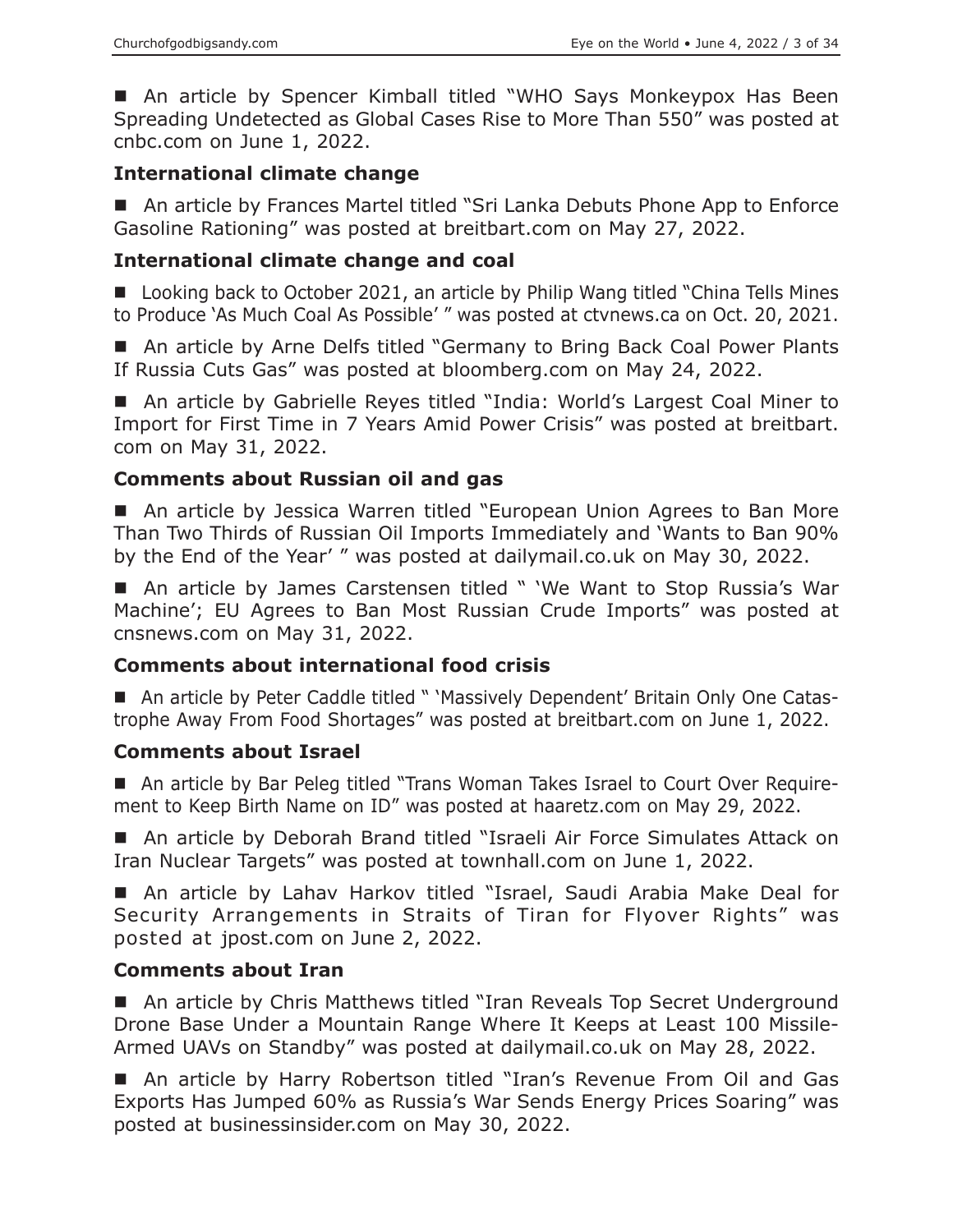■ An article by Aron Rosenthal titled "Assassination of IRGC [Islamic Revolutionary Guard Corps] Officer Is New Phase in Iran-Israel Shadow War" was posted at jpost.com on June 3, 2022.

■ An article by Lahav Harkov titled "Bennett to IAEA Secretary-General: World Must Work Together Against Iran" was posted at jpost.com on June 3, 2022.

#### **Comments about Saudi Arabia**

■ An article by Jeremy Beaman titled "OPEC+ Announces Oil Production Boost Following International Pressure" was posted at washingtonexaminer. com on June 2, 2022.

#### **Comments about Russia-Ukraine war**

■ An article by Nancy A. Youssef and Vivian Salama titled "U.S. to Send Advanced Rocket Systems to Kyiv, Officials Say" was posted at wsj.com on May 27, 2022.

 An article by Nikki Schwab titled "Biden Arming Ukrainians With 'More Advanced Rocket Systems' With Pledge That They Won't Be Used to Shoot Targets Inside Russia" was posted at dailymail.co.uk on May 31, 2022.

■ An article by Bill Bostock titled "Germany Says It Will Send Heavy Weapons to Ukraine, After Criticism for Holding Back in Line With Putin's Aims" was posted at businessinsider.com on June 1, 2022.

■ An article by Jarryd Jaeger "Canada Looks to Buy Up to \$500 Million in Arms for Ukraine" was posted at thepostmillennial.com on June 1, 2022.

■ An article by Sinead Baker titled "Zelenskyy Says Ukraine Is Losing 60 to 100 Soldiers a Day, a Rare Glimpse of Ukraine's Losses During Russia's Invasion" was posted at businessinsider.com on June 1, 2022.

■ An article by Nathan Hodge titled "Analysis: After 100 Days of War, Putin Is Counting on the World's Indifference" was posted at cnn.com on June 2, 2022.

■ An article by Michael Starr titled "Large Russian Naval Landing Force 'Ready to Perform Intended Tasks'—Report" was posted at jpost.com on June 3, 2022.

■ An article by Ben Zion Gad titled "Putin Undergoing Cancer Treatment, Survived Assassination Attempt—U.S. Intel Report" was posted at jpost. com on June 3, 2022.

#### **Will NATO expand?**

■ Following is an excerpt from a policy found at "Enlargement and Article 10" at nato.int on May 18:2022: "Since 1949, NATO's membership has increased from 12 to 30 countries through eight rounds of enlargement . . . NATO's 'open door policy' is based on Article 10 of it's founding treaty. Any decision to invite a country to join the Alliance is taken by the North Atlantic Council on the basis of consensus among all Allies."

■ An article by Jack Montgomery titled "U.S. General: Finland, Sweden in NATO May Not Require More American Boots on Ground" was posted at breitbart.com on May 28, 2022.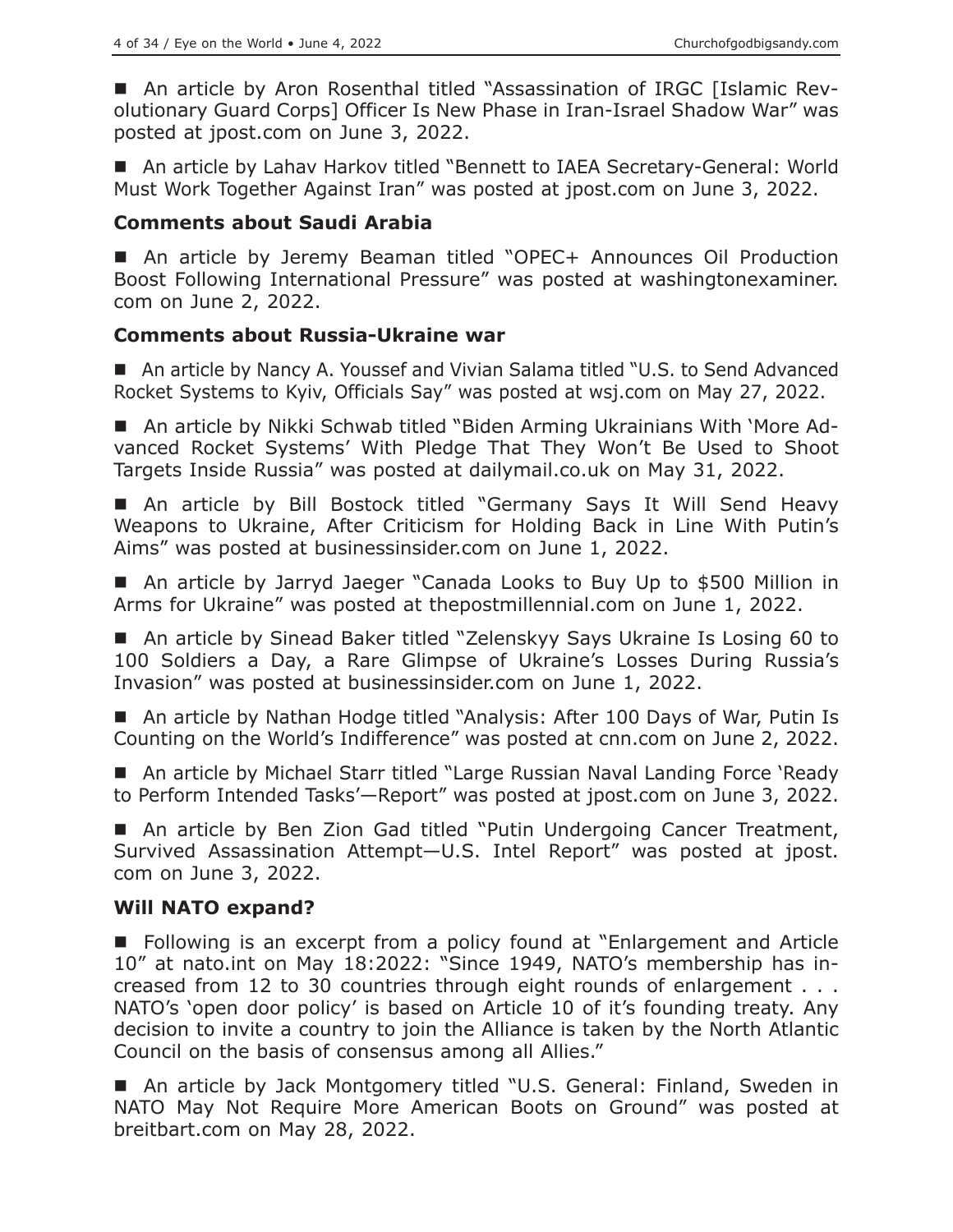# **Comments about Russian oligarchs**

 An article by Hannah Towey titled "Western Allies Are Considering Lifting Sanctions on Russian Oligarchs Who Voluntarily Donate Some of Their Fortune to Fund Ukraine, Report Says" was posted at businessinsider.com on May 27, 2022.

■ An article by Isabel Debre and Jon Gambrell titled "Sanctioned Russian Oligarch's Megayacht Hides in a UAE Creek" was posted at apnews.com on June 1, 2022.

# **Comments about China and "Top Gun"**

■ Looking back to July 2019, an article by John Hayward titled " 'Top Gun' Sequel Drops Japanese, Taiwanese Flags From Maverick's Jacket to Appease China" was posted at breitbart.com on July 20, 2019.

■ An article by David Ng titled "As Chinese Financier Bows Out, 'Top Gun Maverick' Restores Taiwanese, Japanese Flag Patches" was posted at breitbart.com on May 31, 2022.

■ An article by Jack Newman and David Averre titled "Top Gun Faces Being Banned in China After Putting Taiwan Flag Back on Maverick's Leather Bomber Jacket as Hollywood 'Stops Trying to Please Chinese Censors' " was posted at dailymail.co.uk on June 1, 2022.

# **Comments about China**

■ An article by Staff titled "Explosive Audio Leak Details China's Plan to Invade Taiwan" was posted at timesofindia.com on May 23, 2022.

#### **Comments about Russia and China**

■ An article by Patrick Goodenough titled "Russia and China Veto Resolution Responding to North Korean Missile Launches; First Time in 15 Years" was posted at cnsnews.com on May 27, 2022.

#### **International miscellaneous news**

■ An article by Victor Nava titled "Toronto Police Shoot and Kill Armed Man Near Elementary School" was posted at washingtonexaminer.com on May 27, 2022.

■ An article by Jonathan Rose titled "Huge 46-Foot, 30-Ton Humpback Whale That Was Cut Free From Illegal Fishing Net Off [Island of] Majorca Dies After Beaching a Week Later on Another Beach [in Valencian Community, Spain] 190 Miles Away" was posted at dailymail.co.uk on May 28, 2022.

■ An article by Hasan Ali titled "The U.S. Is Losing a Strategic, Nuclear-Armed Ally [Pakistan] to China" was posted at time.com on May 29, 2022.

■ An article by Carina Stathis titled "[Australian] Dietitian [Susie Burrell] Shares the Three 'Danger' Times of the Day You Should Avoid Eating [11:01 a.m., 3:14 p.m. and 9:31 p.m.] If You Want to Lose Weight—and It Could Save You 750 Calories" was posted at dailymail.co.uk on May 29, 2022.

■ An article by Jonathan Chadwick titled "Hundreds of Ancient Egyptian Artifacts Including 2,500-Year-Old Painted Sarcophagi With Mummies Inside and Bronze Statues of Deities Unearthed at the Necropolis of Saqqara Go On Display Near Cairo" was posted at dailymail.co.uk on May 30, 2022.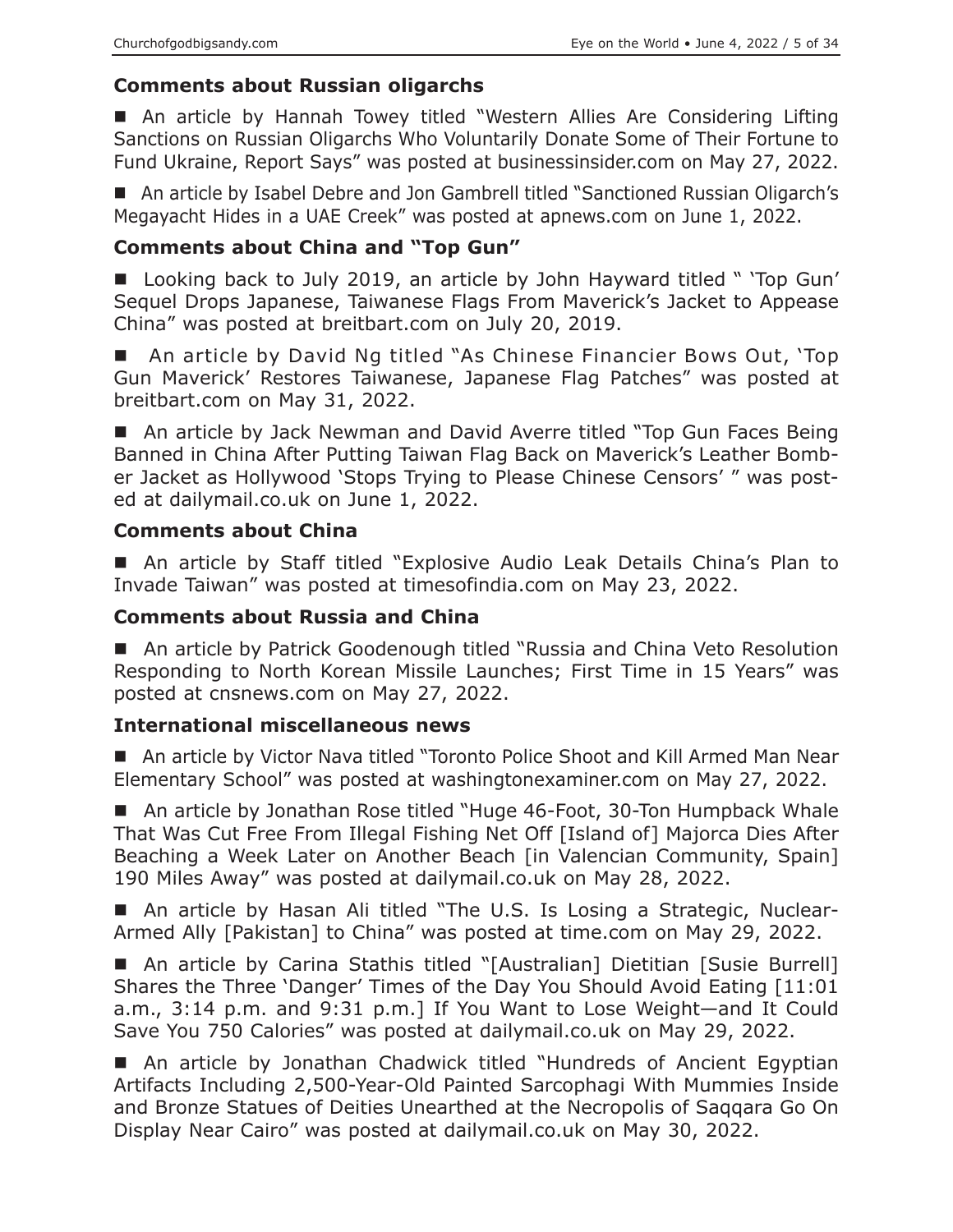■ An article by Natasha Anderson titled "Woke Toronto [George Brown] College Forces Students to Sign Waiver Acknowledging How They Benefited From the 'Colonization and Genocide of Indigenous Peoples' Before They Can Enter Zoom Class" was posted at dailymail.co.uk on May 30, 2022.

■ An article by Jack Montgomery titled "Hungary Will Not Allow Ideological 'Gender Madness' in Schools: Justice Minister" was posted at breitbart.com on May 31, 2022.

■ An article by Rachael Bunyan and Alex Oliveira titled "Mexico Scrambles to Clear Mudslides and Floods After Hurricane Agatha Slammed Into Land at a Record-Breaking 105 MPH—the Strongest Ever for May—Driving Residents and Tourists Into Shelters" was posted at dailymail.co.uk on May 31, 2022.

 An article by Janey Olohan titled "U.S. Embassy at Vatican Flies Pro-LGBTQ Rainbow Flag" was posted at cnsnews.com on June 1, 2022.

■ An article by Weston Blasi titled "Elon Musk Wants Tesla Staff to Return to Office, but 52% of Global Workforce Would Rather Take a Pay Cut Than Come Back" was posted at marketwatch.com on June 1, 2022.

■ An article by Peter Caddle titled "Great Reset: European NGO Pushes Public to Use China-Style App to Report 'Digital Violence' and Hate Speech" was posted at breitbart.com on June 1, 2022.

■ An article by Jade Le Deley titled "Needle Attacks at Nightclubs Across France Mystify Authorities" was posted at latimes.com on June 2, 2022.

■ An article by Tom Phillips titled "El Salvador Accused of 'Massive' Human Rights Violations With 2% of Adults in Prison" was posted at theguardian.com on June 2, 2022.

★★★★★

An article by Allen West titled "America's Unique Freedom" was posted at townhall.com on May 30, 2022. Following is the article.

 $\overline{\phantom{a}}$  , where  $\overline{\phantom{a}}$ 

I pray you took time to honor Memorial Day, which is not a "happy" time, but rather a time for remembrance and reflection. This weekend, I joined veterans and active duty service members at The Committee to Support and Defend's first Memorial Day Muster, which recognized and commemorated those who gave the last full measure of devotion for this nation. We honored those who gave their lives to preserve this great endeavor that has resulted in the longest running constitutional Republic that the world has ever known. America is the grandest experiment in self-governance and individual rights, freedoms, and liberties.

Consider the events of April 19, 1775 at a place called Lexington Green in Massachusetts. As the British landed and were marching inland towards Concord for the purpose of destroying a weapons and armaments factory, men of valor prepared and answered the call to arms. The British military was the most powerful land force the world knew. Yet, those Sons of Liberty knew there was something at stake: liberty from tyranny. And so, they took the field of Lexington Green and fired the shot that was heard around the world.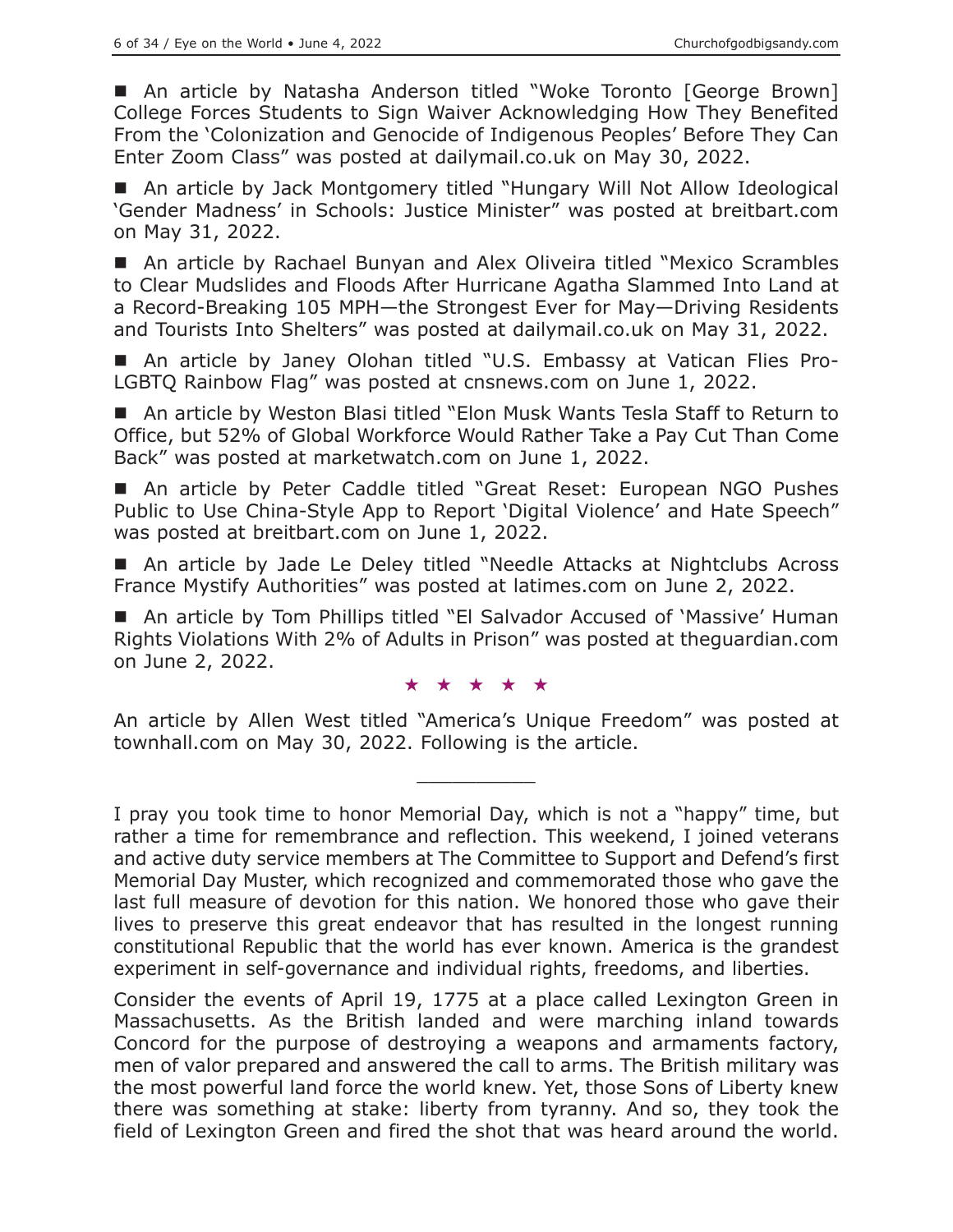There was no Army. That came later on June 14, 1775.

■ There was no Navy, or Marines. They would come later in October and November.

■ There was not even a declared nation. That would come the following year on July 4, 1776.

All that stood on that field were committed, armed individuals who knew the price of freedom. They knew that if the British were successful in destroying the armaments factory the Sons of Liberty would not be supplied weapons. They knew that as long as they were armed individuals they could be free citizens. If disarmed, they would only be subjects.

And so it was that, after defeating the British in our Revolutionary War, the business of constructing the rule of law for this new constitutional Republic took place. The initial Articles of Confederation had proven to be too weak for the young Nation, America. The founders gathered and created a document called the Constitution of the United States of America. And the first amendments to that Constitution were called our individual Bill of Rights, because the freedom of the individual was deemed preeminent.

The lessons of the fight against the British taught the framers an important point, the passive rights of the First Amendment had to be backed by a unique freedom, an active freedom—the Second Amendment.

In a free society, our individual rights demand a high degree of responsibility. Sadly, we are witnessing a breakdown in individual responsibility. The progressive socialist left attack the weapon, while not engaging the individual. Those who attack gun manufacturers are no different from the British who sought to destroy the factory in Concord, Massachusetts. Do we seek punitive damages against car manufacturers or alcohol beverage producers when there is a loss of life related to DUIs? Of course, we do not. We hold the individual responsible...so why is that not the case when it comes to the right to keep and bear arms?

There are countless shootings in America's urban centers, yet no outrage. Our children are exposed to violent video games, no outrage there. We fail to treat mental illnesses and update the records of disturbed individuals in our ATF background system. This is because there are those who wish to undermine individual freedom. There are those who prefer subjects rather than citizens.

History shows disarming law-abiding legal firearms owners has never ended well. Two prevalent examples are Adolf Hitler in Germany and Hugo Chavez in Venezuela, where gun registration and the elimination of private gun ownership occurred. We know the result.

We can implement real solutions to the issue of shootings. America heavily secures our sporting and entertainment venues.

Why can we not provide better security for our children?

What if we enlisted the hundreds of thousands of veterans to once again stand guard and protect our children?

What if Uvalde parents had been armed and trained gun owners?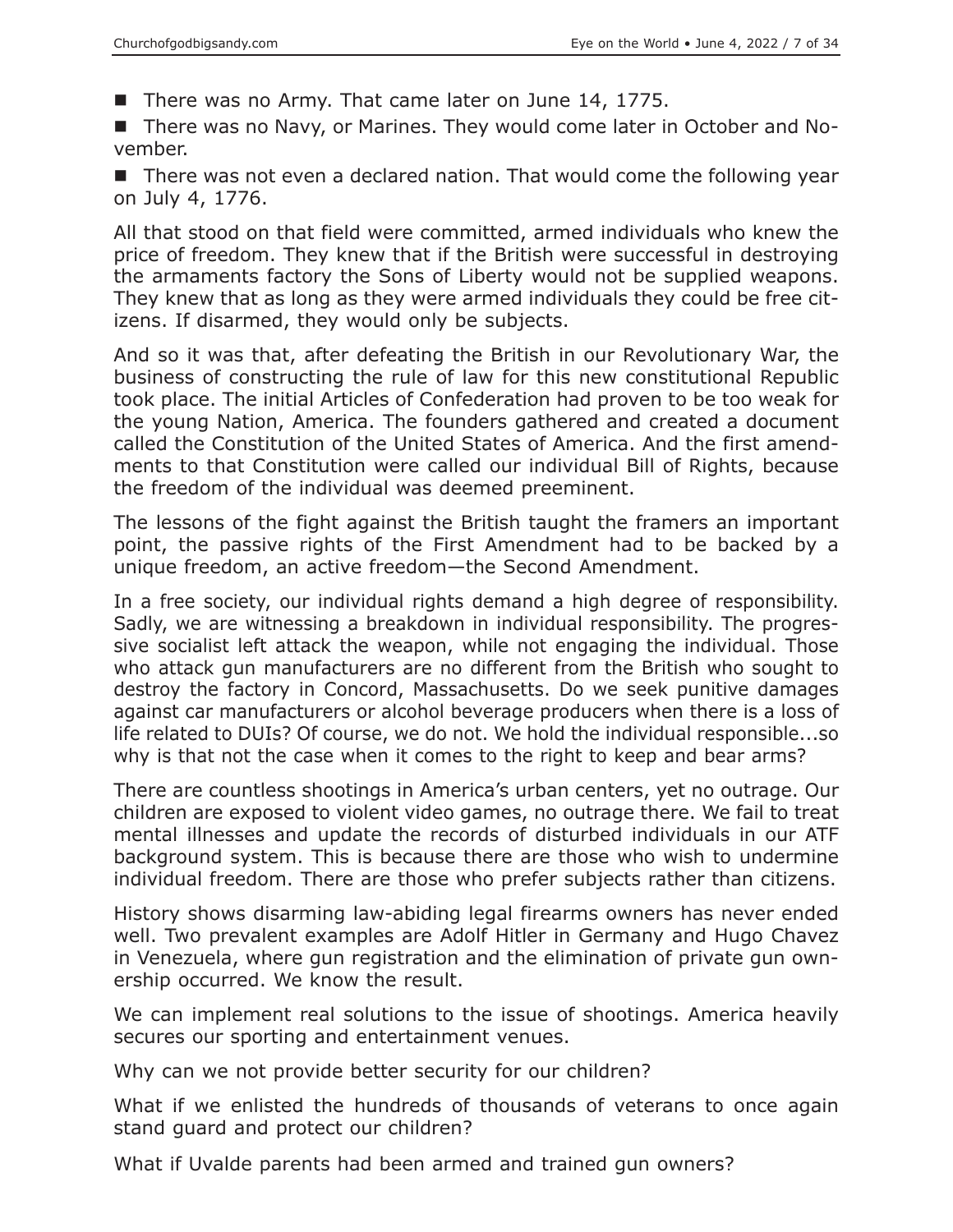What if instead of being held back, detained, tased and handcuffed by local law enforcement, they were able to defend their children?

■ A simple man and friend, Stephen Willeford, an NRA trained firearms instructor, used his own AR-15 to neutralize the shooter of his church in Sutherland Springs, Texas.

■ It was another friend and a trained, responsible gun owner, Jack Wilson, who neutralized the gunman at his church in White Settlement, Texas with one shot from 15 yards.

■ These were just ordinary citizens...who were armed.

So, tell me why we want to disarm legal, law abiding, trained, and responsible gun owner citizens? If we wish to continue to Live Free, we must continue to do as those who we commemorate this Memorial Day have done  $-$  we must protect and defend our right to keep and bear arms.

Steadfast and Loyal.

#### ★★★★★

An article by Awr Hawkins titled "Joe Biden Admitted in 1985 Criminals Will Get Firearms 'With or Without Gun Control' " was posted at breitbart.com on June 3, 2022. Following is the article.

 $\overline{\phantom{a}}$  , where  $\overline{\phantom{a}}$ 

On July 9, 1985, during debate over the Firearm Owners Protection Act (FOPA), Senate Judiciary Committee member Joe Biden (D-DE) sided with the NRA and argued criminals can get guns "with or without gun control."

NBC News notes the Judiciary Committee concurred with the Republican majority in support of FOPA, then it passed on the Senate floor "by a lopsided 79-15."

Biden voted for FOPA, which NBC News describes as a piece of legislation that "allowed dealers to sell rifles, shotguns and ammunition through the mail, and, eventually, the internet."

They noted that FOPA also "limited federal inspections of firearms dealers while allowing them to sell guns at gun shows, which helped them grow in size and popularity. And it made it easier for private collectors to sell guns without obtaining a federal dealers' license, which would play a role in what later became known as the 'gun show loophole.'"

And prior to voting for voting for FOPA, *Biden actually argued in defense of it*.

The Congressional Record for the Senate on July 9, 1985, quotes Biden describing FOPA as a "balanced piece of legislation that protects the rights of private gun owners while not infringing on law enforcement's ability to deal with those who misuse guns or violate laws."

He added, "During my 12 and a half years as a member of this body, I have never believed that additional gun control or federal registration of guns would reduce crime. I am convinced that a criminal who wants a firearm can get one through illegal, nontraceable, unregistered sources, with or without gun control."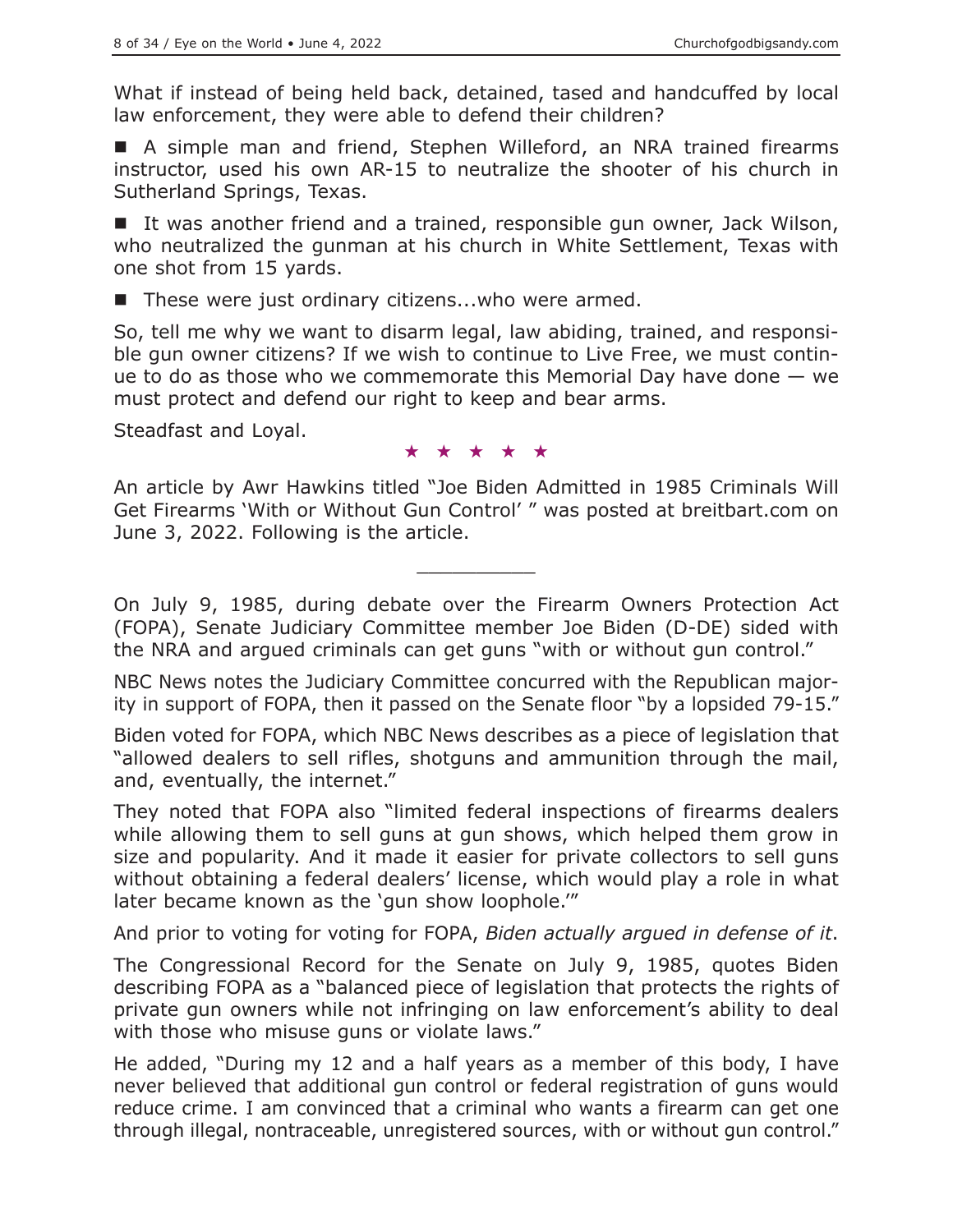On June 2, 2022, President Biden pushed eight different gun controls, including an entire ban on a politically-defined category of firearms which Democrats call "assault weapons."

#### ★★★★★

An article by Susan Jones titled "Biden Issues 7 Month-of-June Proclamations" was posted at cnsnews.com on June 1, 2022. Following are excerpts of the article.

 $\overline{\phantom{a}}$  , where  $\overline{\phantom{a}}$ 

- National Immigrant Heritage Month
- National Caribbean-American Heritage Month
- **Black Music Appreciation**
- LGBTQI+ Pride Month
- Great Outdoors Month
- National Ocean Month
- National Homeownership Month

#### ★★★★★

An article by Terence P. Jeffrey titled "Will America Remain Virtuous Enough to Be Free?" was posted at cnsnews.com on June 1, 2022. Following is the article.

 $\overline{\phantom{a}}$  , where  $\overline{\phantom{a}}$ 

John Adams, who would soon surrender the presidency to Thomas Jefferson, ventured up to Capitol Hill on Nov. 22, 1800, to deliver the first-ever in-person presidential address in the not-yet-finished home of the United States Congress.

It was noon on a Saturday. What message did he deliver?

First, Adams congratulated the American people for building the Capitol itself.

"I congratulate the people of the United States on the assembling of Congress at the permanent seat of their government, and I congratulate you, gentlemen, on the prospect of a residence not to be changed," he said. "Although there is cause to apprehend that accommodations are not now so complete as might be wished, yet there is great reason to believe that this inconvenience will cease with the present session."

Then Adams pointed to morality, religion and God.

"It would be unbecoming the representatives of this nation to assemble for the first time in this solemn temple without looking up to the Supreme Ruler of the universe and imploring His blessing," he said.

"May this territory be the residence of virtue and happiness!" said Adams. "In this city may that piety and virtue, that wisdom and magnanimity, that constancy and self-government, which adorned the great character whose name it bears be forever held in veneration! Here and throughout our country may simple manners, pure morals, and true religion flourish forever!"

This was not a new theme for the nation's second president or for his contemporaries.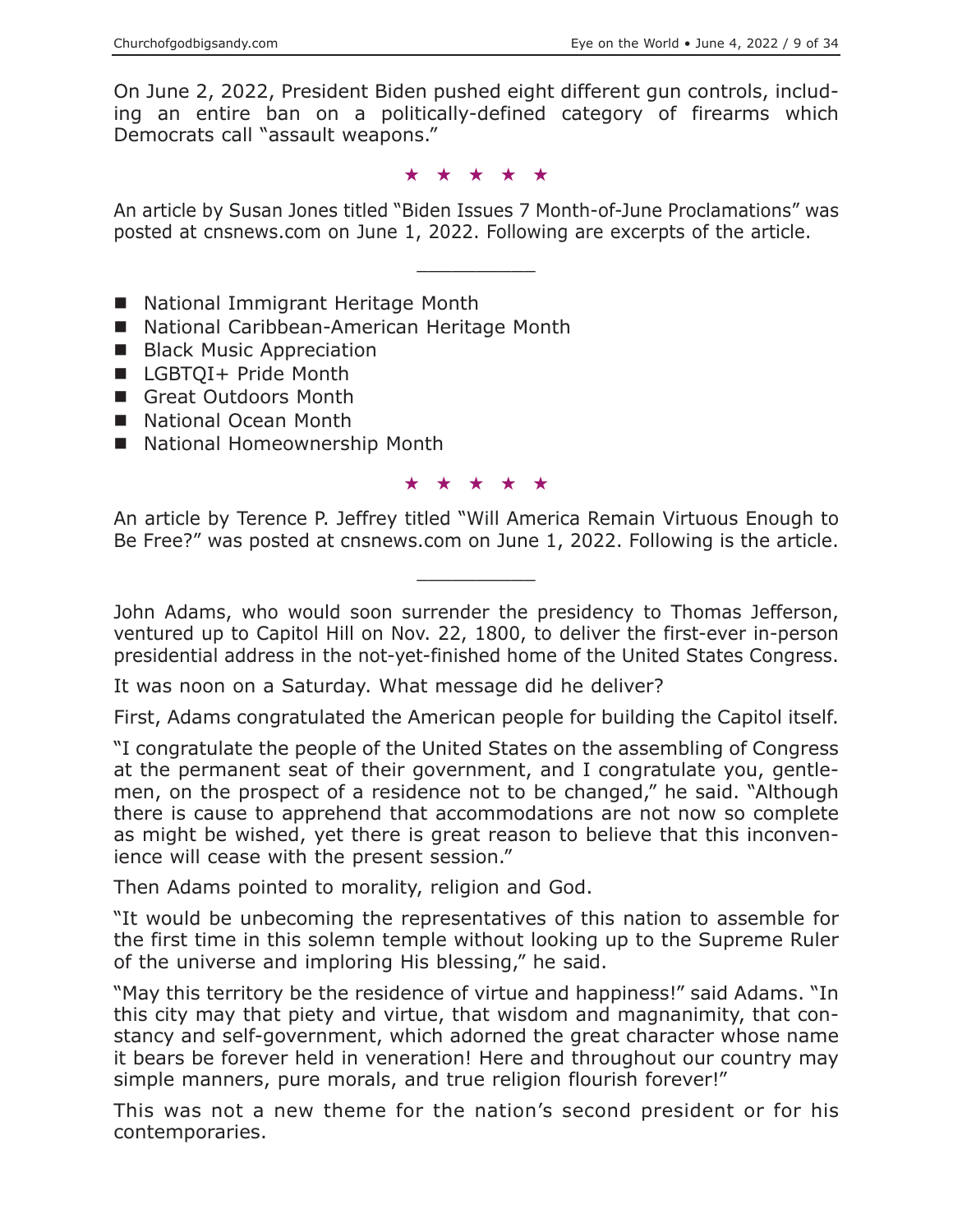# **Depravity of French monarchy**

In 1778, while serving the newly independent United States as a commissioner to France, Adams passed by a mansion called Bellevue that King Louis XV had built as a residence for his mistress, Madame de Pompadour.

Adams came to view this estate as a symbol of the depravity of the French monarchy.

■ "I asked some questions about this place," Adams wrote in his diary on June 2, 1778, "and was informed that it was called Bellevue and was the residence of the Kings Aunts Adelaide and (Victoire), two of the surviving daughters of Louis the fifteenth. That this palace had been built and this establishment made by that monarch for Madame Pompadour, whom he visited here, almost every night for twenty years, leaving a worthy woman his virtuous Queen alone at Versailles . . ."

 "The foundations of national morality must be laid in private families," Adams went on to say in this same diary entry.

■ "In vain are schools, accademies, and universities instituted, if loose principles and licentious habits are impressed upon children in their earliest years," he said. "The mothers are the earliest and most important instructors of youth . . . The vices and examples of the parents cannot be concealed from the children. How is it possible that children can have any just sense of the sacred obligations of morality and religion if, from their earliest infancy, they learn that their mothers live in habitual infidelity to their fathers, and their fathers in as constant infidelity to their mothers."

#### **Letter to his cousin**

On June 21, 1776, while serving in the Second Continental Congress, which would soon pass the Declaration of Independence, Adams responded to a letter from his cousin Zabdiel Adams, who, according to the Massachusetts Historical Society, was a Christian clergyman.

■ "Statesmen my dear sir, may plan and speculate for liberty, but it is religion and morality alone, which can establish the principles upon which freedom can securely stand," wrote Adams.

 "The only foundation of a free constitution, is pure virtue, and if this cannot be inspired into our people, in a greater measure, than they have it now, they may change their rulers, and the forms of government, but they will not obtain a lasting liberty. They will only exchange tyrants and tyrannies," he said.

■ "You cannot therefore be more pleasantly, or usefully employed than in the way of your profession, pulling down the strong holds of Satan," Adams told his cousin. "This is not cant, but the real sentiment of my heart."

# **Letter to Massachusetts militia**

Twenty-two years later, when he was president of the United States, Adams delivered the same message to the Massachusetts militia.

■ "We have no government armed with power capable of contending with human passions unbridled by . . . morality and religion," said President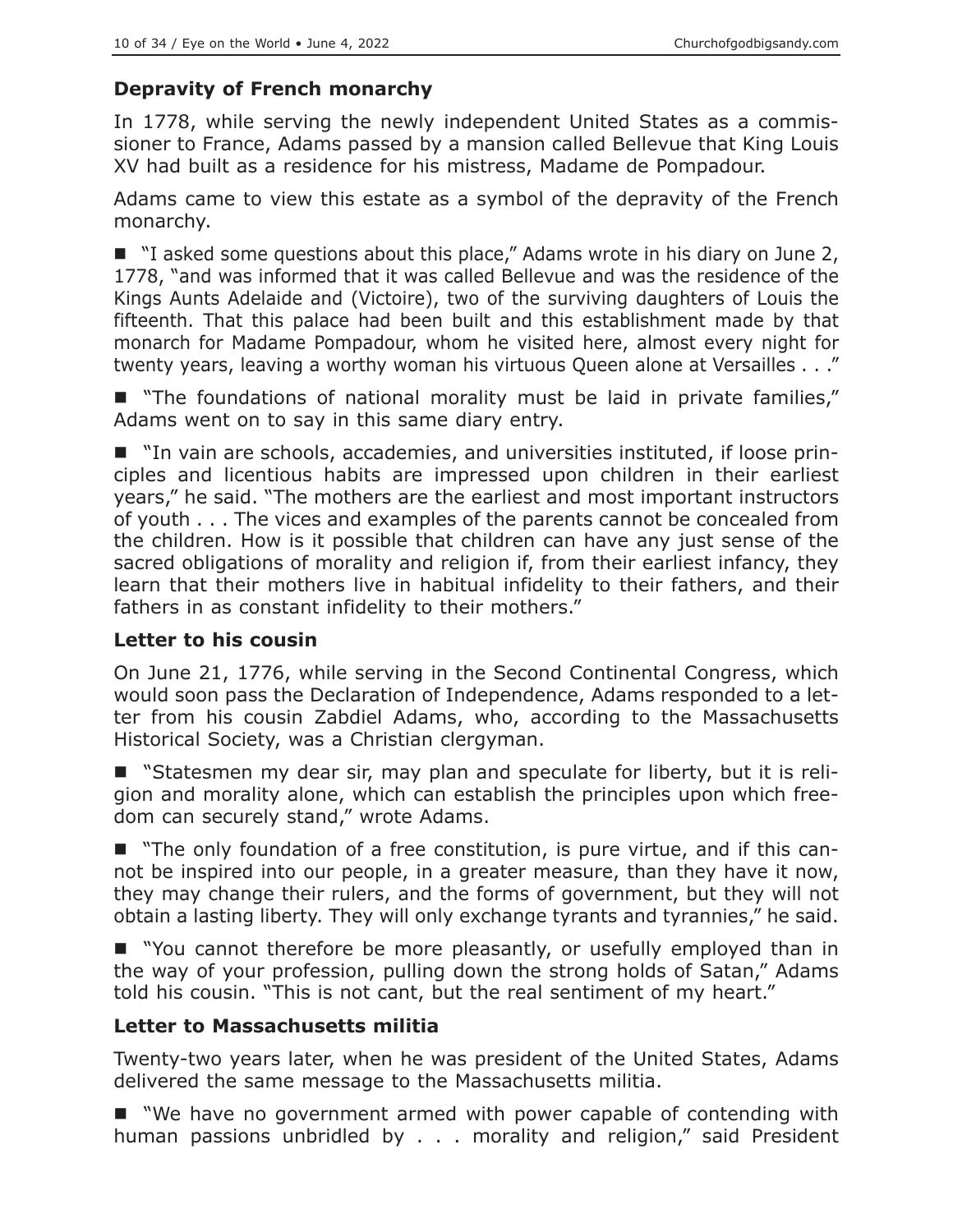Adams. "Avarice, ambition (and) revenge or galantry, would break the strongest cords of our Constitution as a whale goes through a net.

■ "Our Constitution was made only for a moral and religious people," he said. "It is wholly inadequate to the government of any other."

#### **Moral and religious foundations**

What would John Adams think if he were told about the recent mass murders in Buffalo, New York, and Uvalde, Texas? Would he think they were manifestations of a gun problem in America or a moral problem?

To pass the American tradition of freedom down to future generations we must also pass down the moral and religious foundations needed to sustain it.

★★★★★

An article by Jon N. Hall titled "Helping the Greenies Understand Fossil Fuels" was posted at americanthinker.com on May 25, 2022. Following is the article.

 $\overline{\phantom{a}}$  , where  $\overline{\phantom{a}}$ 

Climate-change environmentalists worry that the Earth is too warm. They seem to think they know what the temperature of the planet should be. Those who do not share their certitude about what the correct temperature of the Earth is, call these folks "warmists" or "greenies."

The big bane of the greenies, their *bête noire* (excuse my French), is fossil fuels. The greenies are especially vexed by ICE, the internal combustion engine. That's because ICE vehicles run on fossil fuels, the petroleum products petrol (gasoline) and diesel. That such engines have been used in virtually all vehicles for a century is of no concern to the greenies; ICE vehicles have gotta go, lest the world end in twelve years.

Greenies disapprove of carbon and fret about carbon footprints, even though they themselves are carbon-based lifeforms, one assumes. Fossil fuels consist of hydrocarbons.

The problem with burning hydrocarbons in ICE vehicles, according to the greenies, is the release of carbon into the atmosphere. But ICE vehicles can get around the carbon problem by using the other element in hydrocarbons. Hydrogen is the fuel in a HICE, a hydrogen internal combustion engine. The only exhaust from HICE vehicles is water.

ICE vehicles designed to run on fossil fuel can be retrofitted or adapted to run on hydrogen. This writer first learned of this when a local newspaper reported on Roger E. Billings, who converted a Model A to work on hydrogen. Fuel cells can also use hydrogen to produce power for electric cars.

But although hydrogen is the most abundant element in the universe, hydrogen production on Earth can entail fossil fuels. So, whether one burns it in an ICE or uses it to produce electricity for fuel cells, how green can hydrogen really be?

And how green are the Tesla and the other new electric cars?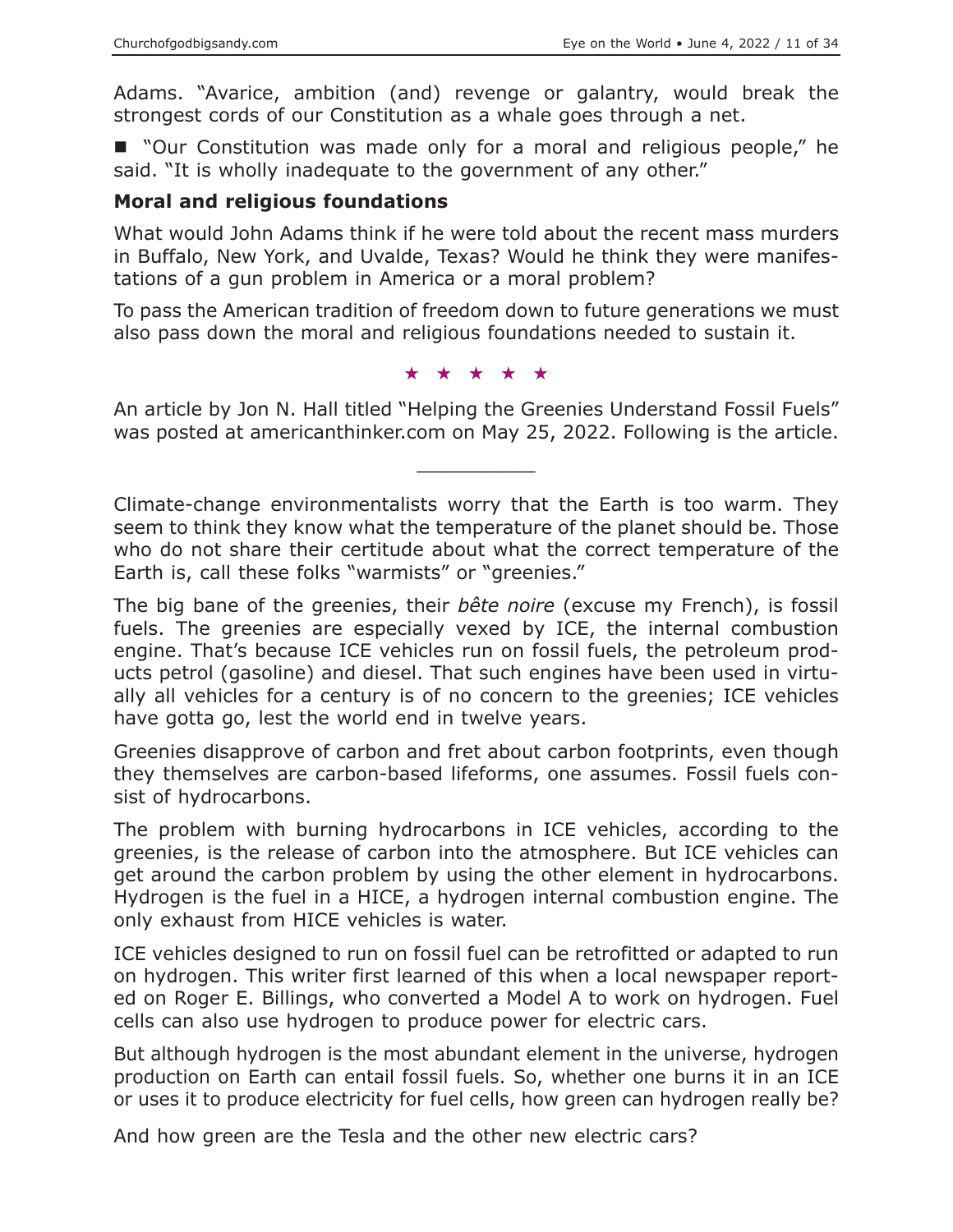It has often been noted, at least on Fox News, that electric cars aren't really green and eco-friendly when their batteries are recharged with electricity from power plants that burn fossil fuels. But even in areas where batteries are recharged from windmills or solar farms or nuclear power, they're still not all that green. You see, the materials and energy used to manufacture windmills and solar panels involve fossil fuels.

The prospect of ending our reliance on fossil fuels is daunting for more reasons than replacing an energy source. Some of a barrel of crude oil is used for non-energy products, like plastics. Everywhere one looks in today's world, one sees plastics. This keyboard I'm typing on sure looks like it's plastic to me.

How do the greenies propose to replace all the other products, even food, like cattle feed, that come out of a barrel of oil? Because of the war in Ukraine, American farmers are short on fertilizers, which are made from petroleum. Petrochemicals are used throughout today's economy.

Personal transportation, that the greenies think so monstrous, may be the least technological problem in getting off of oil. It's all the petrochemicals that aren't destined for energy that seem to form more formidable problems. And if they can't come up with replacements for petrochemicals, then they'll need to keep drilling.

One wonders if your average greenie understands that one can't use a barrel for just anything; we can't turn an entire barrel just into plastics or whatever one likes. The distillates that go into petrol and diesel must be used for those products; they can't be used to make plastic, fertilizer, cattle feed, asphalt, etc.

In "How to take the 'petro' out of the petrochemicals industry," one reads of "electrosynthesis," a replacement process which aims to get us the chemicals we need without having to drill for oil. However, in "Can the world make the chemicals it needs without oil?" one reads:

Harry Gray, a chemist at the California Institute of Technology… has analyzed what's needed to displace fossil fuels with electrosynthesis. Of making commodities [i.e. replacements for petrochemicals] by electrosynthesis, he says, "I think we'll be there within 10 years."

So science is not yet able to replace the myriad petrochemicals the world needs. And we've only just begun to replace the world's fleet of cars with electric versions. But folks are suffering now. They need relief ASAP. Inflation is raging.

Unfortunately, the greenies like inflation. They think high prices will get folks to go green, even though their green businesses are subsidized by the government and aren't very green, as they depend on fossil fuels.

There's a way to take the edge off the crisis we're currently enduring, and that's to consume less, to drive less, to conserve, to not be so damn wasteful. And if Americans were to do these things, the dreadful inflation they're enduring should begin to abate. This should be the year that Americans don't take a summer vacation. Take a "staycation" this summer.

★★★★★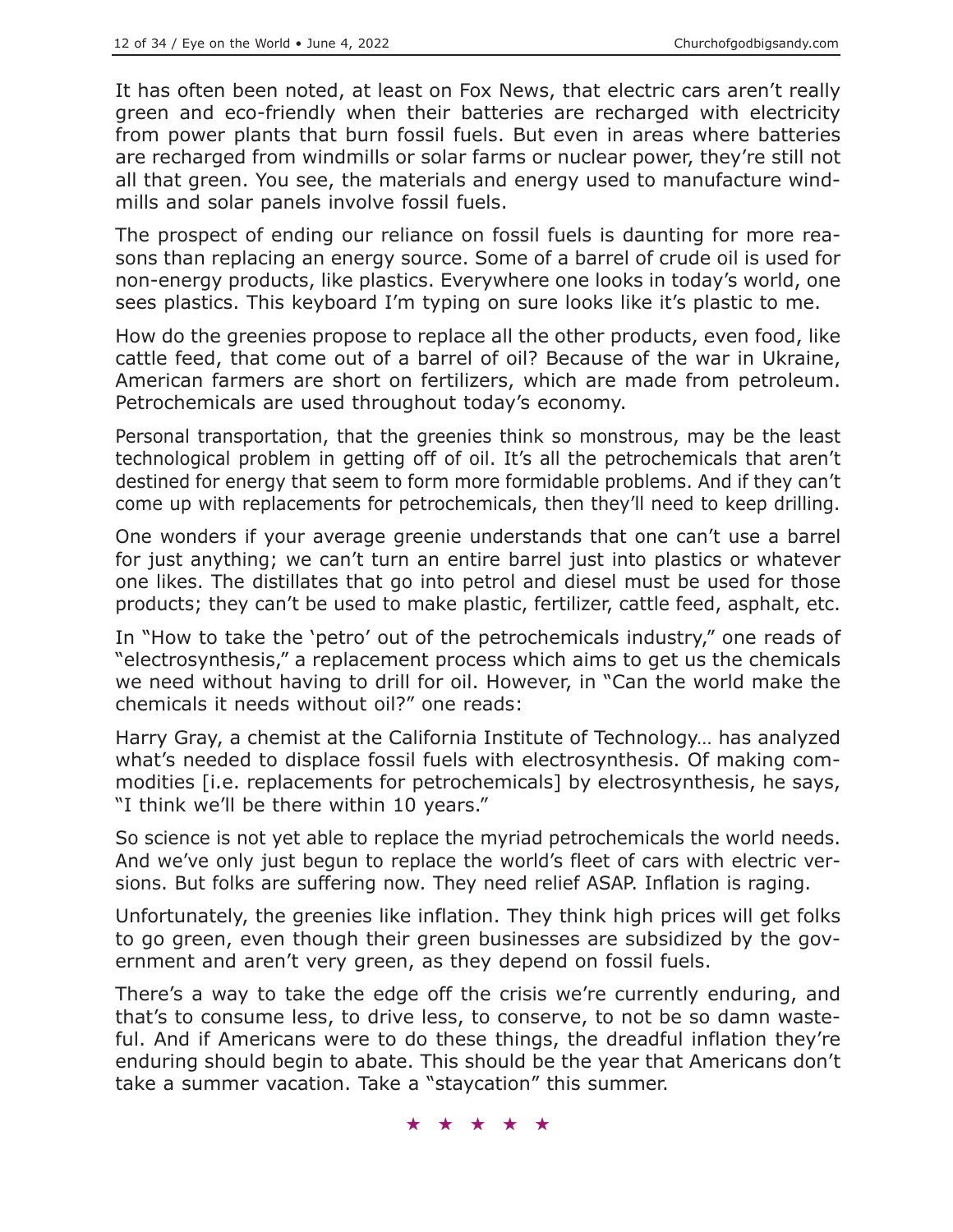An article by Frederick Hink titled "Forget the Marxists: Here's the Real Enemy of America" was posted at americanthinker.com on May 25, 2022. Following are excerpts of the article.

 $\overline{\phantom{a}}$  , where  $\overline{\phantom{a}}$ 

To win any fight, we must first know our enemy. There are those who argue we are in a struggle with Marxism, though in reality, we battle the organizational and operational tenets of the Marxist tree, not the ideology itself. We know that this is not a Marxist movement because it ignores Marxism's core clientele: the workers. In fact, these people despise the Marxist's traditional constituents. Instead, they toil for a small minority of the "marginalized" in society whom middle Americans find to be fringe and anathema to their core values.

Even then, their movement doesn't seek a revolution of the marginalized. They define the ills of society so that governments can unilaterally impose restitutive "justice": defunding law enforcement and prosecution, promoting violence and riots, and forcing curriculum indoctrination throughout the educational system. They seek power through chaos.

If there is a power that wishes to usurp a democratic and free market society, then to attack with the chaos of a Marxist "revolution" will drive those most affected to willingly surrender freedom for security—You will own nothing and be happy!—and into the warm arms of the promise of a new civilization dedicated to the progress of mankind. Italy once succumbed to the promises and adopted fascism upon the bourgeoisie's and governing elites' fears from the encroaching evils of socialism, as had been witnessed in Soviet Russia.

Don't be fooled by rhetoric. Fascism is an evolution of socialism. The difference is how the economy is managed. Ludwig von Mises summarized the primary differences between socialism (the Russian pattern) and fascism (the German pattern).

■ Socialism owns everything, and the individual is simply a serf to the state.

 Fascism "preserves private ownership of the means of production and keeps the appearance of ordinary markets," though these markets are highly controlled by the state.

The German pattern, Nazism, introduced, through its barbarity, the dark specter of fascism, but fascism's evil birth was in Italy. Disillusionment following WWI was the catalyst for fascism. Benito Mussolini, an avowed socialist, too became disillusioned and, with the partnership of neo-Hegelian philosopher Giovanni Gentile (who stated, "Fascism is a form of socialism; in fact, it is its most viable form") developed a system and philosophy that nationalized the will of the people and integrated limited markets into the state.

- Socialism enslaves the soul.
- **Fascism enslaves the illusion of freedom.**

Fascism has been described as Corporatism. Many mistakenly believe that it was centered on capitalism and nationalism and was thus a right-wing movement. It was not. Mussolini termed Corporatism (the state) as a means of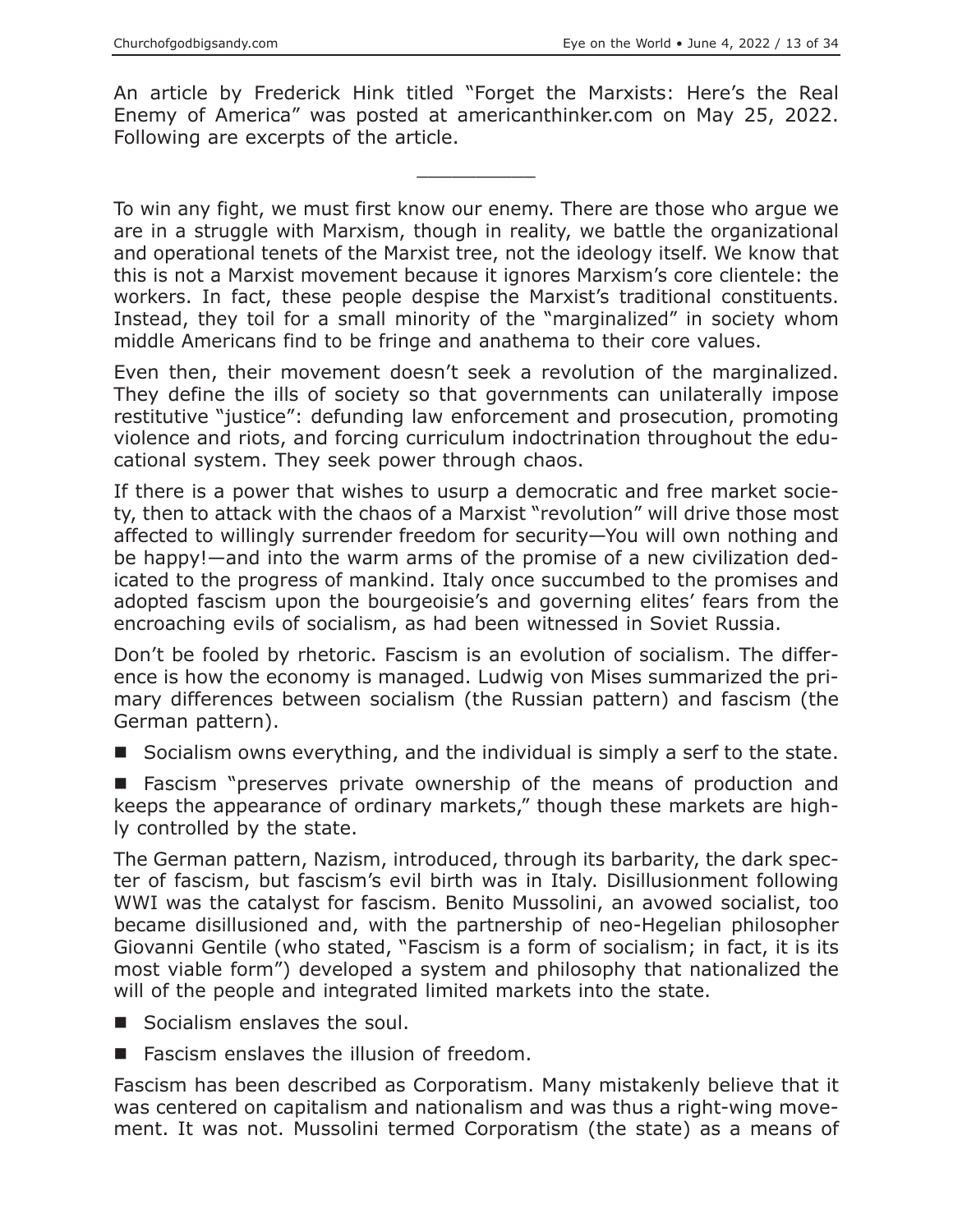economic and societal organization and control within the confines of fascism; the state is the corporation, and the individual silos of the economy, which he termed syndicates, are the means to collectivize society.

In a 1926 speech, Mussolini laid out the role of markets within the state: "The Ministry of Corporations is not a bureaucratic organ, nor does it wish to exercise the functions of syndical organizations which are necessarily independent, since they aim at organizing, selecting and improving the members of syndicates[.] . . . [I]n the centre and outside, [the] integral corporation becomes an accomplished fact, where balance is achieved between interests and forces of the economic world . . . The achievement of these aims is speeded up by the fact that all economic organizations, acknowledged, safeguarded and supported by the Corporative State, exist within the orbit of Fascism; in other terms they accept the conception of Fascism in theory and in practice."

It is the actual structure of Mussolini's fascism—the partnership between governmental authority and economic syndical cooperation—that is the model for current attempts at using fascism to infiltrate and control global economic, political, and cultural institutions.

In a 2022 letter to CEOs of BlackRock, Larry Fink wrote: "Capitalism has the power to shape society and act as a powerful catalyst for change . . . When we harness the power of both the public and private sectors, we can achieve truly incredible things."

No, Larry Fink, Bill Gates, George Soros, nor any of the other Davos creeps is a Mussolini lurking in the weeds. Each of them is a steward of individual syndicates, but the power rests in the corporation: the World Economic Forum.

Today, we see the WEF as the binding strap on the fascio, or syndicates. It acts as both an ideological center and an organizing force for universally stated goals for the management of mankind. A brief listing of these WEF U.S. based partner corporations (below) demonstrates the syndicates organized under the umbrella of the corporation.

Organizers of the "World Economic Forum, the Great Reset" wrote: "As we enter a unique window of opportunity to shape the recovery, this initiative will offer insights to help inform all those determining the future state of global relations, the direction of national economies, the priorities of societies, the nature of business models and the management of a global commons. Drawing from the vision and vast expertise of the leaders engaged across the Forum's communities, the Great Reset initiative has a set of dimensions to build a new social contract that honors the dignity of every human being."

The implementation of ESG (Environmental, Social and Governance), as an example, has been ordered from the WEF to the world financial syndicates, and Mr. Fink is taking his orders seriously by aggressively pushing ESG. ESG is fast becoming the great culling of industry. While there has been recent pushback, Davos and the WEF are not deterred. ESG uses metrics to provide social responsibility scores for corporate commitment to woke management and the war against climate change. ESG will be a requirement for Securities and Exchange Commission (SEC) filings in the near future. It is already hav-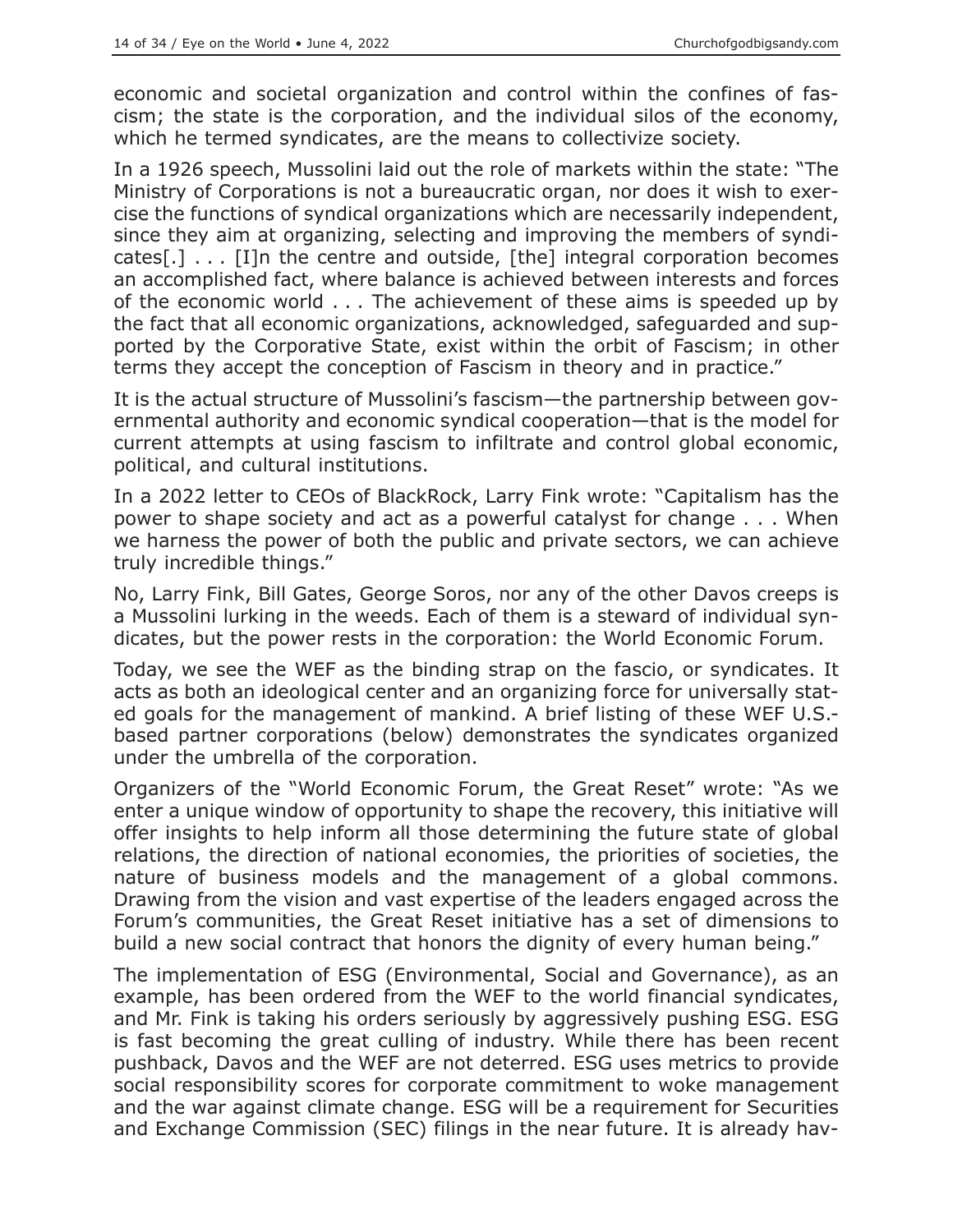ing deleterious effects on the oil and gas industry and is one of the origins of our current energy crisis. The energy syndicate, too, has followed its orders.

Following is an excerpt from "Fascism Doctrine and Institutions" by Benito Mussolini in 1932: "The Fascist conception of the State is all embracing; outside of it no human or spiritual values can exist, much less have value. Thus understood, Fascism, is totalitarian, and the Fascist State - a synthesis and a unit inclusive of all values - interprets, develops, and potentates the whole life of a people."

Those outside fascism hold no value. We must fight back against the tirades of these infantile intellectual dwarfs; fight back against woke capitalism; fight back against the indoctrination of your children; fight back against their unleashing of chaos upon our streets. Use your two votes, at the ballot box and in your wallet, to push back as much as you can, but there will be more for us to do.

We are not fighting Marxism, socialism, or communism. This is a top-down revolution. We are fighting a fascism that surpasses Mussolini's and Hitler's dreams of complete power over the people, for this is global in nature. The sooner we can develop the strategy to stave off these attacks and possibly even beat them back, the sooner we can start the long march toward freedom once again. Without defining and understanding the enemy, we will lose.

#### ★★★★★

An article by J.B. Shurk titled "The True Evil of the World Economic Forum" was posted at americanthinker.com on May 26, 2022. Following are excerpts of the article.

Whenever I listen to Klaus Schwab and his Davos Death Cult buddies openly discuss their plans for world domination, I always think, "Are we really going to let another power-hungry German walk us into global conflagration?"

For a while there, I believed that Western allies had endured enough death and slaughter from the first two world wars to forge an informal understanding among themselves that uncontrolled German megalomania invariably leads to malignant outcomes for all.

Then came German reunification, and the nation's inevitable economic dominance over all of Europe assured its status as the most powerful member of the European Union.

All that effort to constrain the German empire's influence went up in smoke. It turns out that it is far easier to conquer the European continent with flowery promises of "peace," "economic integration," and "international cooperation" than it is to send jackbooted shock troops marching past the Arc de Triomphe and down the Champs-Élysées.

Still, the Americans, Canadians, and Brits would never sit idly by while German powerbrokers remake the world in their image, right? Wrong!

Just listen to Joe Biden, Justin Trudeau, and Boris Johnson all parroting that same Build Back Better Boobery in unison, as if they operated under the influence of some nefarious hive mind.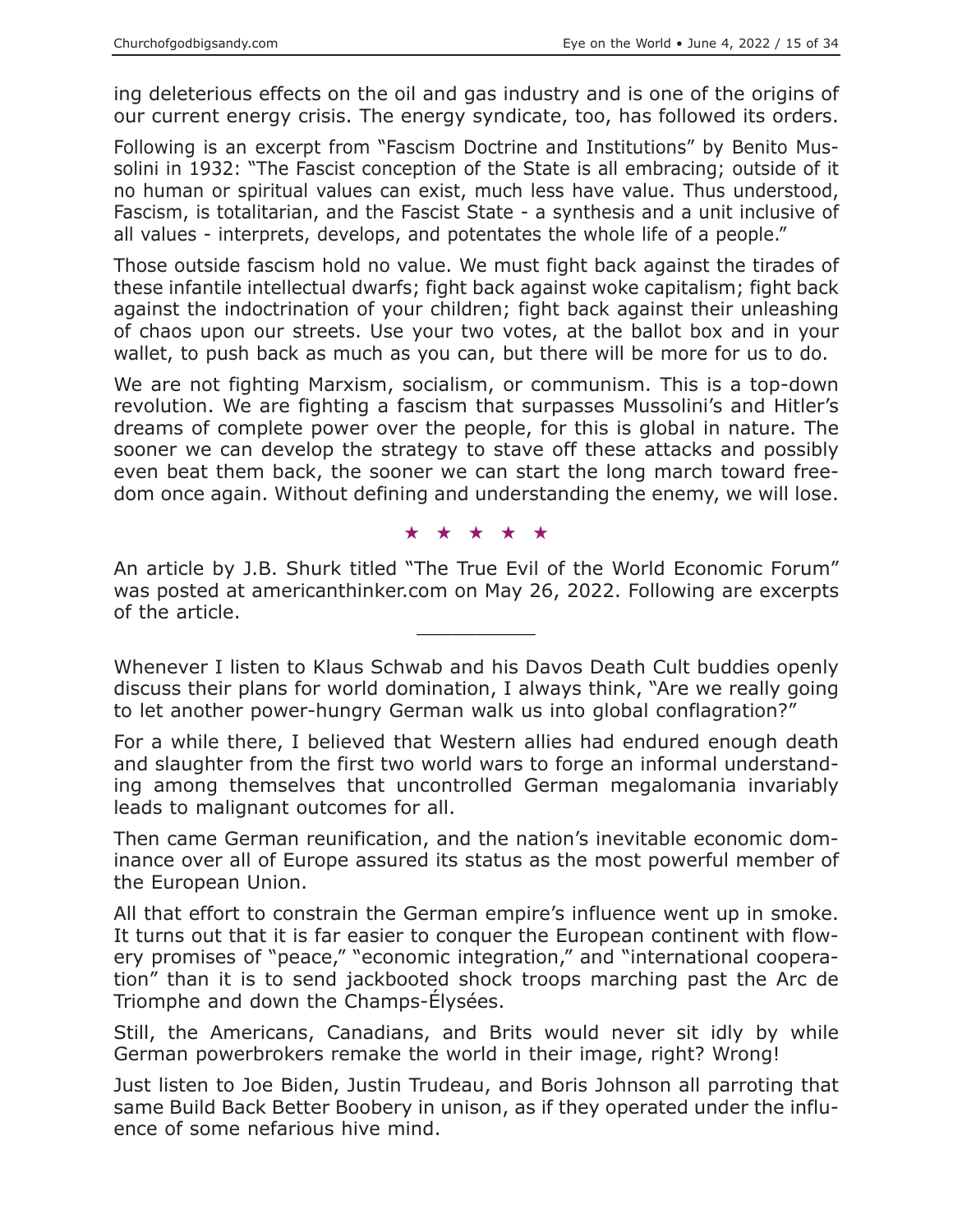At first, hearing world leaders squawk identical World Economic Forum talking points was disconcerting. Then it was nauseating. Now it just makes them sound like walking, talking robots all under the WEF's control.

■ That's where we are today, as the world's 1% of the 1% celebrate their own magnificence in Davos and plot mankind's future without even the pretense of seeking mankind's consultation, let alone permission.

"The future is not just happening," Schwab proclaimed to his SPECTRE-like cabal in Switzerland. "The future is built by us, by a powerful community such as you here in this room."

So now the world waits in trepidation to discover just what Kaiser Klaus and his new nobility have in store for the rest of us.

 Will another paralyzing round of viral pandemics bring a return of economic lockdowns, rigid population control, and injection mandates?

 Will a global cyber-attack cut off the internet for billions and plunge the world into darkness?

 Will Green New Steal Socialism exacerbate global poverty, unleash famine, and trigger mass population die-offs?

■ Whatever happens next, the WEF has already gamed the situation and is ready to profit from the world's pain.

In another era, World Economic Forum attendees would be rounded up and put on trial for undermining the health and security of sovereign nations. Heck, if people properly understood the WEF as an evil engine for driving Marxist totalitarianism around the planet, they might skip the trials and go straight to the sentencing. When so many of today's leaders have already handed over their nation states' keys to the aspiring dictators in Davos, however, ordinary people around the world have a real problem.

Schwab does not hide his master plan to destroy national self-determination. It's a simple two-step process.

 First, you capture political and economic leadership by bringing them into the WEF Club.

■ Then, by hook or by crook, you train those global leaders to "collaborate" for the benefit of the WEF's members, rather than the national populations they ostensibly represent.

There's an important lesson here for those who properly object to a bunch of unelected oligarchs manipulating world events for their own purposes. When the wealthy and powerful sing the praises of "international cooperation," they are almost always sticking it to ordinary people. Rigorous competition, not cooperation, is the key to keeping power in check and providing ample opportunity for all.

Since World War II, the West has been brainwashed into accepting the opposite falsehood.

■ Competition leads to tragedy and that only forced cooperation can foster long-term peace.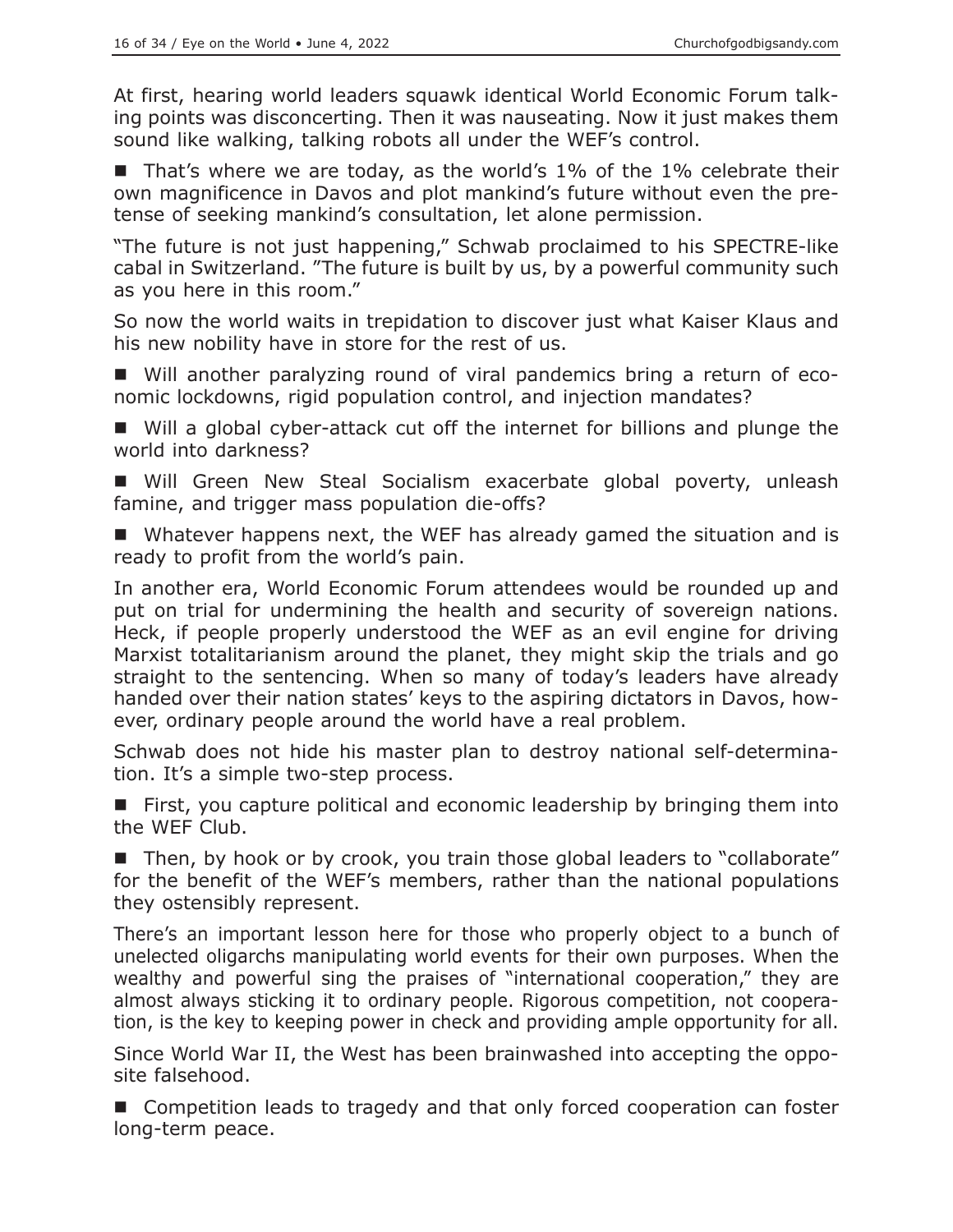- Nationalism is equated with racism.
- Patriotism is derided as another civic opiate for the masses.

**Free markets were long ago buried with byzantine domestic regulations** and international trade agreements that protect multinational monopolies at the expense of aspiring start-ups lacking the resources to overtake companies with heavy political clout.

Just as American workers can't compete against Chinese slave labor, and oppressively regulated American factories can't compete against scarcely regulated foreign enterprises, American voters can't find representation in Washington, D.C., when that town's bureaucratic army works not for Americans, but rather for the interests of foreign governments, multinational corporate boards, international financial heavyweights, and Western military alliances.

As Biden hands the Chinese-aligned World Health Organization power over Americans' health and delivers to the United Nations control over Americans' future use of hydrocarbon energy, an ever-smaller group of global elites assumes greater control over everyone else. As they do so, they glorify their efforts as a victory for a "rules-based international order."

In reality, a "rules-based international order" is antithetical to American liberty and independence.

■ It undermines the power and self-determination of ordinary Americans and empowers the technocratic assembly of self-identified "experts."

■ It disregards the democratic interests of Americans generally and imposes the will of the über-1% upon everyone else.

- It sacrifices American law for international agreements.
- It substitutes government-approved speech for free speech.
- $\blacksquare$  It destroys privacy while justifying mass surveillance.

 It transfers Americans' control over their personal wealth to the intermediary machinations of money-printing central banks.

If elevates the power of global governing bodies over the statutory authority of local jurisdictions.

 It fortifies the intrusive reach of an unelected bureaucracy while weakening protections for individual rights.

If resurrects, in other words, a feudal system where a small number of lords and ladies hoard power over a borderless economic zone whose surviving serfs are expected to "own nothing and be happy" or else.

When "elites" cooperate among themselves, they take what they can, regulate what they can't, and shiv everyone else. That's the World Economic Forum in a nutshell.

★★★★★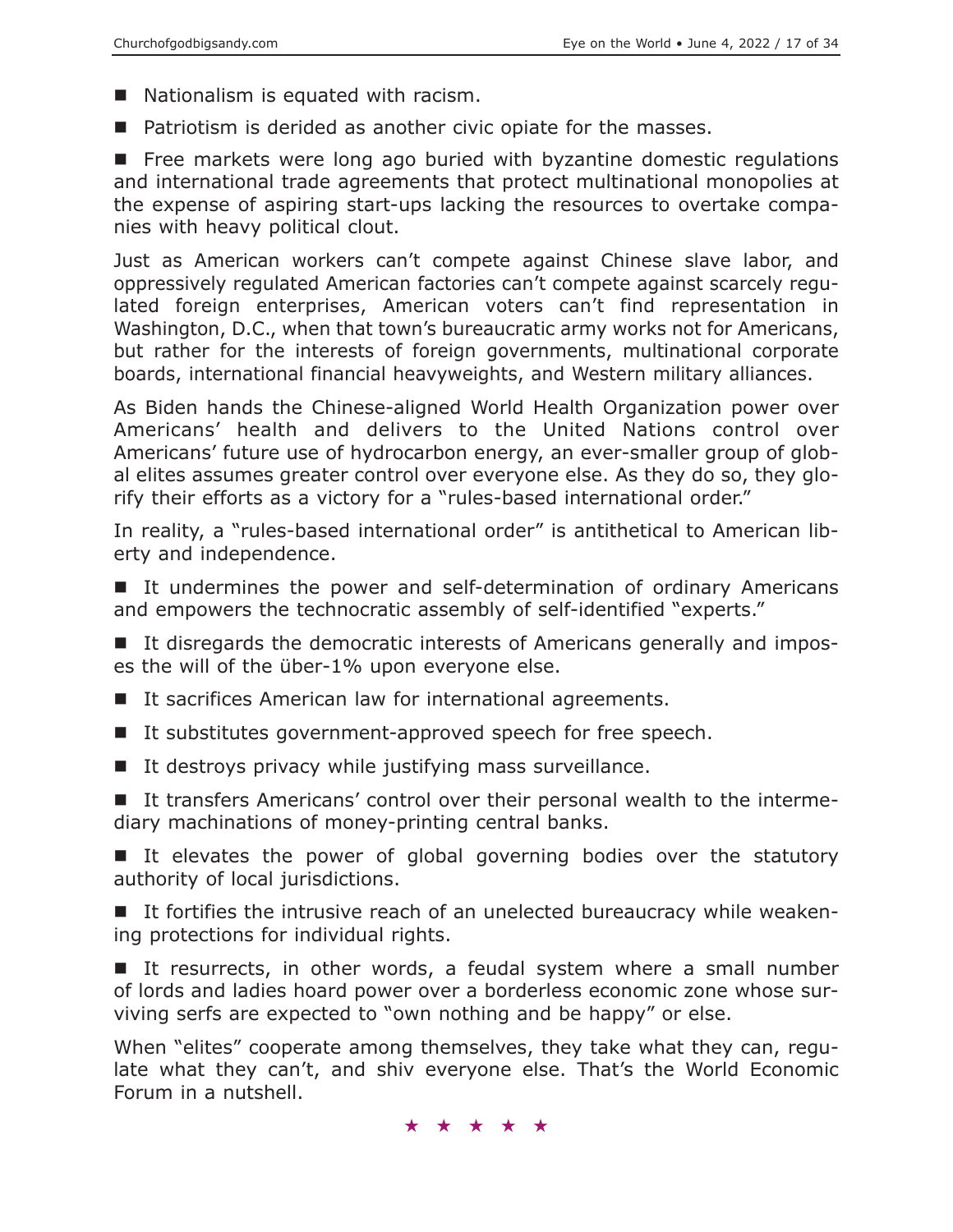An article by Simon Kent titled "Global Elites Converge on Washington DC for Bilderberg Group Meeting" was posted at breitbart.com on June 3, 2022. Following is the article.

Global elites representing business, politics, big tech, media, and academia are now in Washington, DC, for the 68th annual meeting of the Bilderberg Group.

Among the 120 invitees this year publicly acknowledged by Bilderberg are Pfizer CEO Albert Bourla, Henry Kissinger, former CIA head David Petraeus, former Google CEO Eric Schmidt, Sen. Kyrsten Sinema (D-AZ), and CIA Director William J. Burns.

UK Member of Parliament Tom Tugendhat, chair of the Foreign Affairs Committee in the House of Commons is also present.

So too Canada Deputy Prime Minister Chrystia Freeland and Mark Carney, vice chair of Brookfield Asset Management who served as the governor of the Bank of Canada from 2008 to 2013 and the governor of the Bank of England from 2013 to 2020.

The conference, initially started by the Dutch royal family in 1954, is seen as the genesis for ideas ranging from free trade agreements like NAFTA to the creation of the European Union, as Fox Metro reports. Key topics acknowledged for discussion in D.C. include the following.

- Geopolitical Realignment
- NATO Challenges
- China
- Indo-Pacific Realignment
- Sino-US Tech Competition
- Russia
- Continuity of Government and the Economy
- Disruption of the Global Financial System
- **Disinformation**
- **Energy Security and Sustainability**
- **Post Pandemic Health**
- **Figure 1** Fragmentation of Democratic Societies
- Trade and Deglobalisation
- **Ukraine**

About two thirds of the participants come from Europe and the rest from North America; approximately a quarter are from politics and government and the rest from other fields.

The group describes itself and its activities thus: "The Bilderberg Meeting is a forum for informal discussions about major issues. The meetings are held under the Chatham House Rule, which states that participants are free to use the information received, but neither the identity nor the affiliation of the speaker(s) nor any other participant may be revealed. Thanks to the private nature of the Meeting, the participants take part as individuals rather than in any official capacity, and hence are not bound by the conventions of their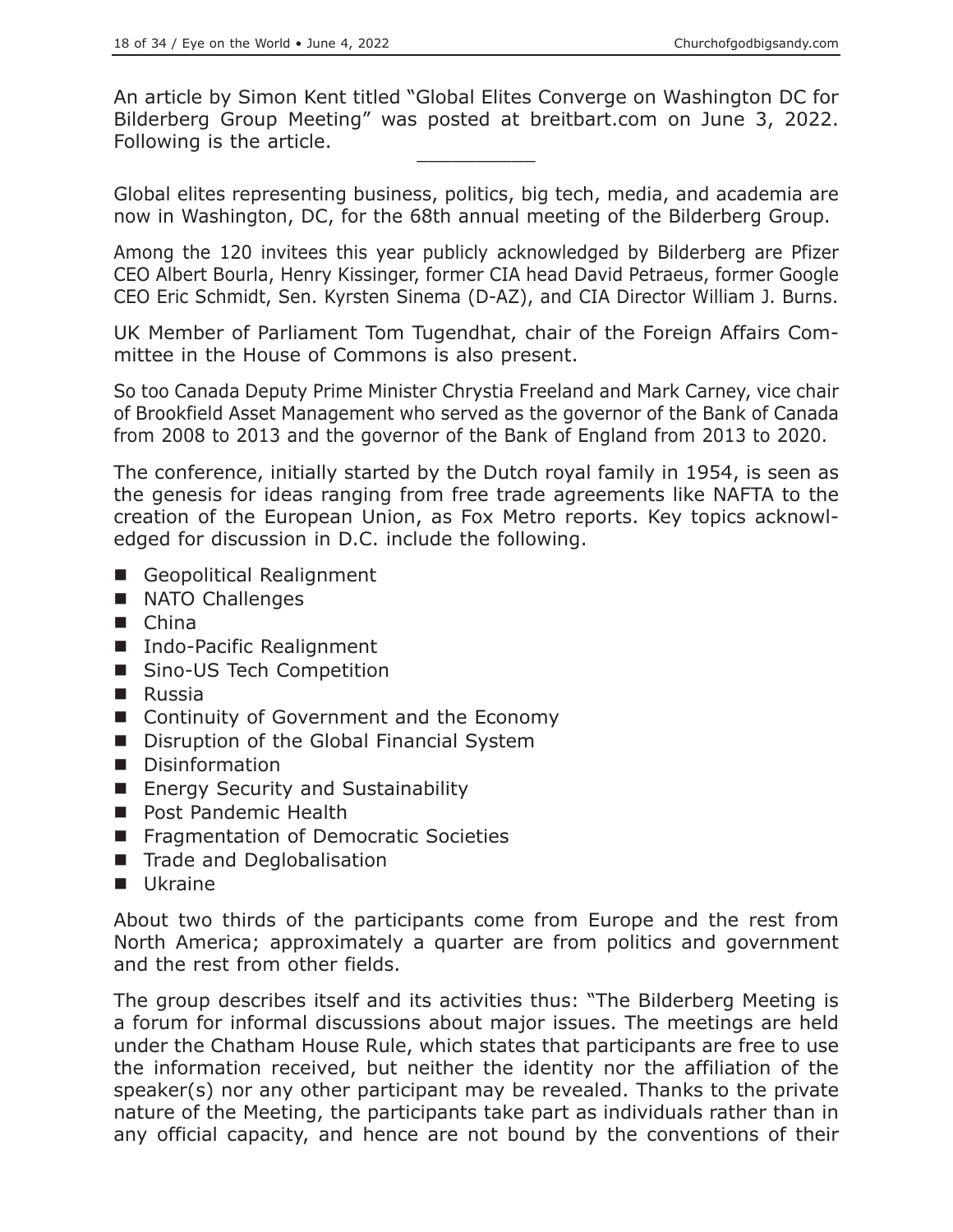office or by pre-agreed positions. As such, they can take time to listen, reflect and gather insights. There is no detailed agenda, no resolutions are proposed, no votes are taken and no policy statements are issued."

The Bilderberg Group initially met in 1954 as Europe looked to rebuild from the ruins left by the Second World War.

The event, convened under the leadership of Prince Bernhard of the Netherlands, was first held in the Bilderberg hotel in Oosterbeek.

The known list of past attendees is vast. A number of them have gone on to lead nations shortly afterward: Angela Merkel attended in 2005, only months before becoming the German chancellor, while Bill Clinton attended in 1991 when he was still governor of Arkansas. Netherlands Prime Minister Mark Rutte is attending this year.

Anyone hoping for a day-by-day account of events is bound to be disappointed. The group does not release any notes or summaries of discussions held. Journalists are not allowed to report on the event, though some attend as participants. This year's meeting began on Thursday and will end Sunday.

★★★★★

"Eye on the World" comment: The following headlines are about articles that involve the United States. The articles were not posted, but the headlines give the essence of the story.

 $\overline{\phantom{a}}$  , where  $\overline{\phantom{a}}$ 

#### **School shootings in United States**

■ An article by Jaclyn Diaz titled "27 Schools Shootings Have Taken Place So Far This Year" was posted at npr.org on May 25, 2022.

■ An article by Robby Soave titled "There Have Been 13 Mass School Shootings Since 1966, Not 27 This Year" was posted at reason.com on May 26, 2022.

■ An article by Kylee Zempel titled "A Culture That Celebrates Dismembering Children in the Womb Can't Understand Why It's Afflicted With Mass Shootings" was posted at thefederalist.com on May 27, 2022.

■ An article by John Daniel Davidson titled "School Shootings Aren't Caused by Faulty Gun Laws, But by the Collapse of the Family" was posted at thefederalist.com on May 27, 2022.

■ An article by Julio Rosas titled "Border Patrol Agents Stopped the Uvalde Shooter; Democrats Now Want to Investigate Their Actions" was posted at townhall.com on June 2, 2022.

#### **School shooting in Texas—lockdowns are common**

■ An article by Paige Skinner titled "Campus Lockdowns Are So Common in Uvalde That Students Didn't Realize a School Shooting Was Happening" was posted at buzzfeed.news on May 27, 2022.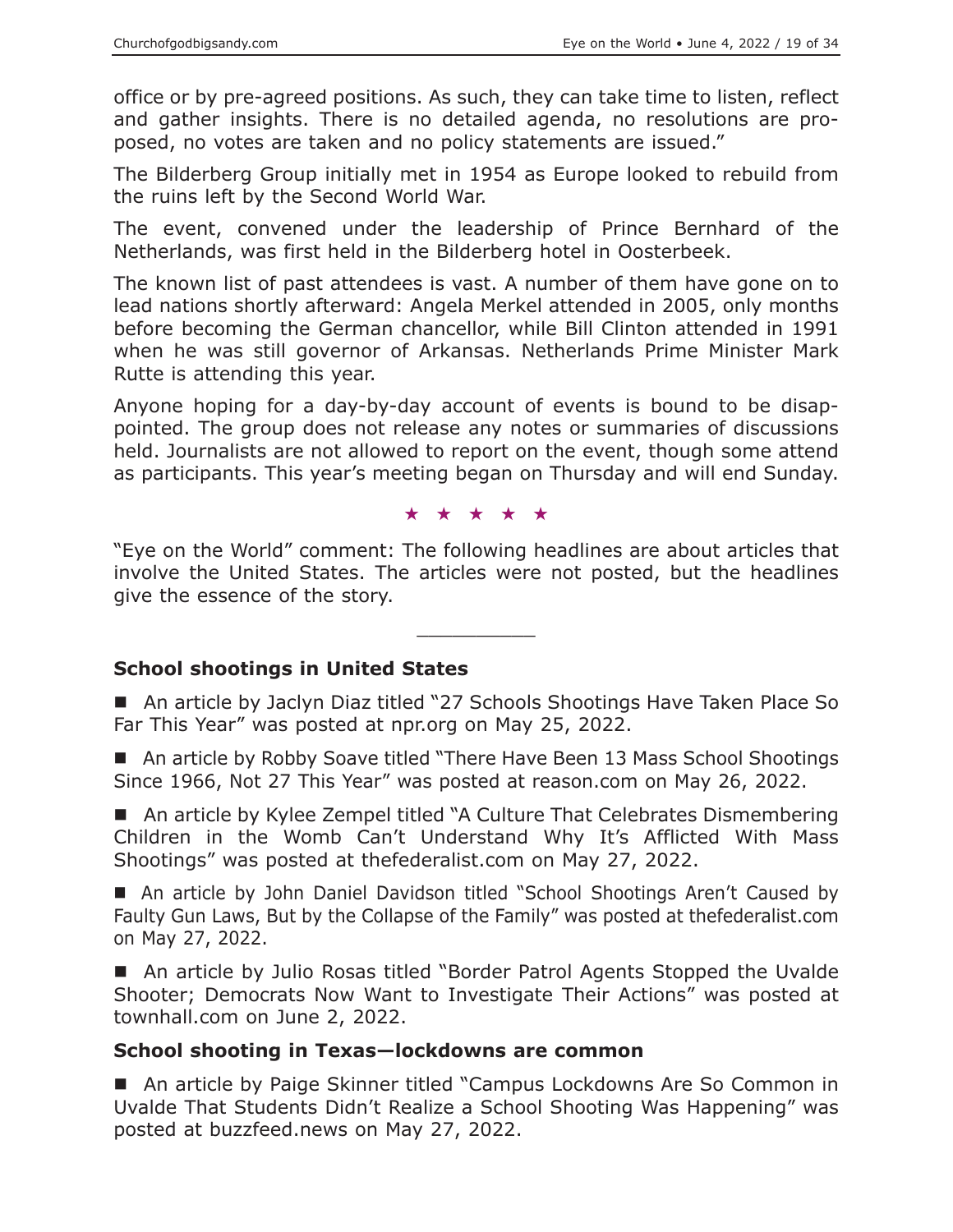# **School shooting in Texas—Biden's helpful suggestion**

■ An article by Paul Best titled "President Biden Suggests Razing Texas Elementary School Where 21 People Were Killed, State Senator Says" was posted at foxnews.com on May 29, 2022.

#### **School shooting in Texas—school security or gun control**

 An article by Katie Pavlich titled "Bill Barr Explains the 'Only Thing' That Will Prevent School Shootings [Is School Security]" was posted at townhall. com on May 26, 2022.

■ An article by Charlie Spiering titled "Donald Trump at NRA: If We Can Send \$40 Billion to Ukraine, We Can Protect Our Children's Schools" was posted at breitbart.com on May 27, 2022.

■ An article by Patrick J. Gibbs titled "It's Time to Bring an End to 'Gun-Free Zones' " was posted at americanthinker.com on May 31, 2022.

 An article by Charlie Spiering titled "White House: Joe Biden Wants Gun Control, Does Not Support Hardening School Security" was posted at breitbart.com on May 31, 2022.

■ An article by Dillon Burroughs titled "Ohio GOP Governor [Mike DeWine] Expected to Sign Bill Allowing Armed Teachers, School Employees" was posted at dailywire.com on June 2, 2022.

#### **School shooting in Texas—Biden spreads disinformation**

 An article by Charlie Spiering titled "Joe Biden on Memorial Day: 'The Constitution, the Second Amendment Was Never Absolute' " was posted at breitbart.com on May 30, 2022.

■ An article by Virginia Kruta titled "Biden Blasted for Spreading 'Disinformation' on Guns, Second Amendment" was posted at dailywire.com on May 30, 2022.

■ An article by Virginia Kruta titled "Biden Claims a 9 MM Bullet 'Blows the Lung Out of the Body' and People 'Couldn't Own Cannons' [When the Second Amendment Was Ratified]" was posted at dailywire.com on May 30, 2022.

 An article by Paul Farrell titled "Biden Repeats False Claim That You Couldn't Buy a Cannon When the Second Amendment Was Ratified After Paying Tribute to Victims of School Shooting in Texas" was posted at dailymail.co.uk on May 31, 2022.

■ An article by Jessica Chasmar titled "Biden Keeps Repeating False Second Amendment Claim, Despite Repeated Fact Checks" was posted at foxnews. com on June 1, 2022.

#### **School shooting in Texas—blame the 2nd Amendment**

■ An article by Ryan Saavedra titled "Biden Claims Gun Control Not About 'Taking Away' [Second Amendment] Rights Before Listing Ways He Wants to Take Away Rights" was posted at dailywire.com on June 2, 2022.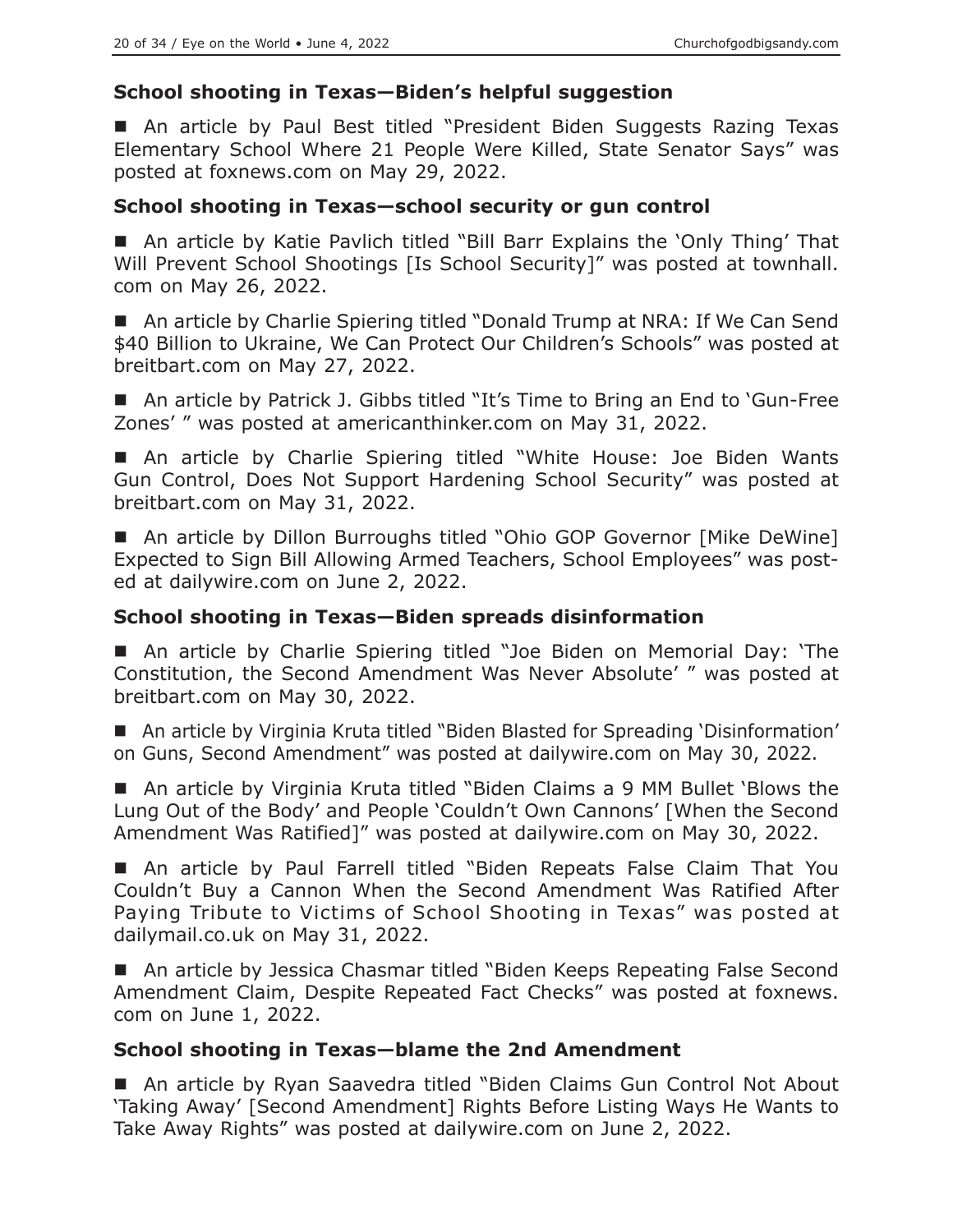An article by Gabriel Hays titled "Texas School Shooting Blamed on All Second Amendment Supporters by WaPo Columnist [Christina Emba]: 'You, It's Your Fault' " was posted at foxnews.com on May 28, 2022.

■ An article by Wendell Husebo titled "Joe Biden Lectures Americans on Gun Control After Hunter Admitted to Firearm Malpractice" was posted at breitbart.com on May 30, 2022.

■ An article by Pam Key titled "Joy Behar: Gun Manufactures Are 'Grooming' Kids to Love Guns" was posted at breitbart.com on May 31, 2022.

■ An article by Jordan Simon titled " 'The View': Whoopi Goldberg tells NRA They Have to 'Give Up' AR-15 Guns, Says 'You Can Have Your Other Yeehaw Guns' " was posted at shadowandact.com on June 1, 2022.

■ An article by Kevin Tober titled "Joy Reid Compares Concerns Over Gun Confiscation With the Klan" was posted at newsbusters.org on June 1, 2022.

■ An article by Weilun Soon titled "More Than 4,000 Salesforce Employees Have Signed an Open Letter Demanding the Company Cut Ties With the NRA" was posted at businessinsider.com on June 1, 2022.

■ An article by Paul Bedard titled "Gun Sales Over 1 Million for 34 Straight Months" was posted at washingtonexaminer.com on June 2, 2022.

# **School shooting in Texas—don't blame the gun**

■ An article by Stephen Baskerville titled "The Real Reason Why Mass Shooters Kill [Is Often Related to the 'Fatherless']" was posted at americanthinker. com on June 2, 2022.

 An article by Katie Pavlich titled "Biden Triples Down on Gun Bans for Americans While Repeating a False Claim" was posted at townhall.com on June 2, 2022.

■ An article by Bud Kennedy titled "What Happens When 'Good Guys With Guns' Don't Use Them? In Uvalde, Texas, Children Die" was posted at startelegram on May 27, 2022.

■ An article by Awr Hawkins titled "NYT Reporter [Michael D. Shear] Asks If Joe Biden Will Target Company That Made Gun Used in Texas Attack" was posted at breitbart.com on May 27, 2022.

■ An article by Michael W. Chapman titled "Elon Musk: 'The Right to Bear Arms Is an Important Safeguard Against Potential Tyranny of Government' " was posted at cnsnews.com on May 27, 2022.

■ An article by Kyle Morris titled "Trump Says 'Existence of Evil' Is Why Law-Abiding Americans Need Second Amendment" was posted at foxnews.com on May 27, 2022.

■ An article by Peter Hasson titled "[Robert Francis] Beto O'Rourke Shifts Position on AR-15s Once Again [Back to Blaming Guns], Quietly Edits Campaign Website" was posted at foxnews.com on May 27, 2022.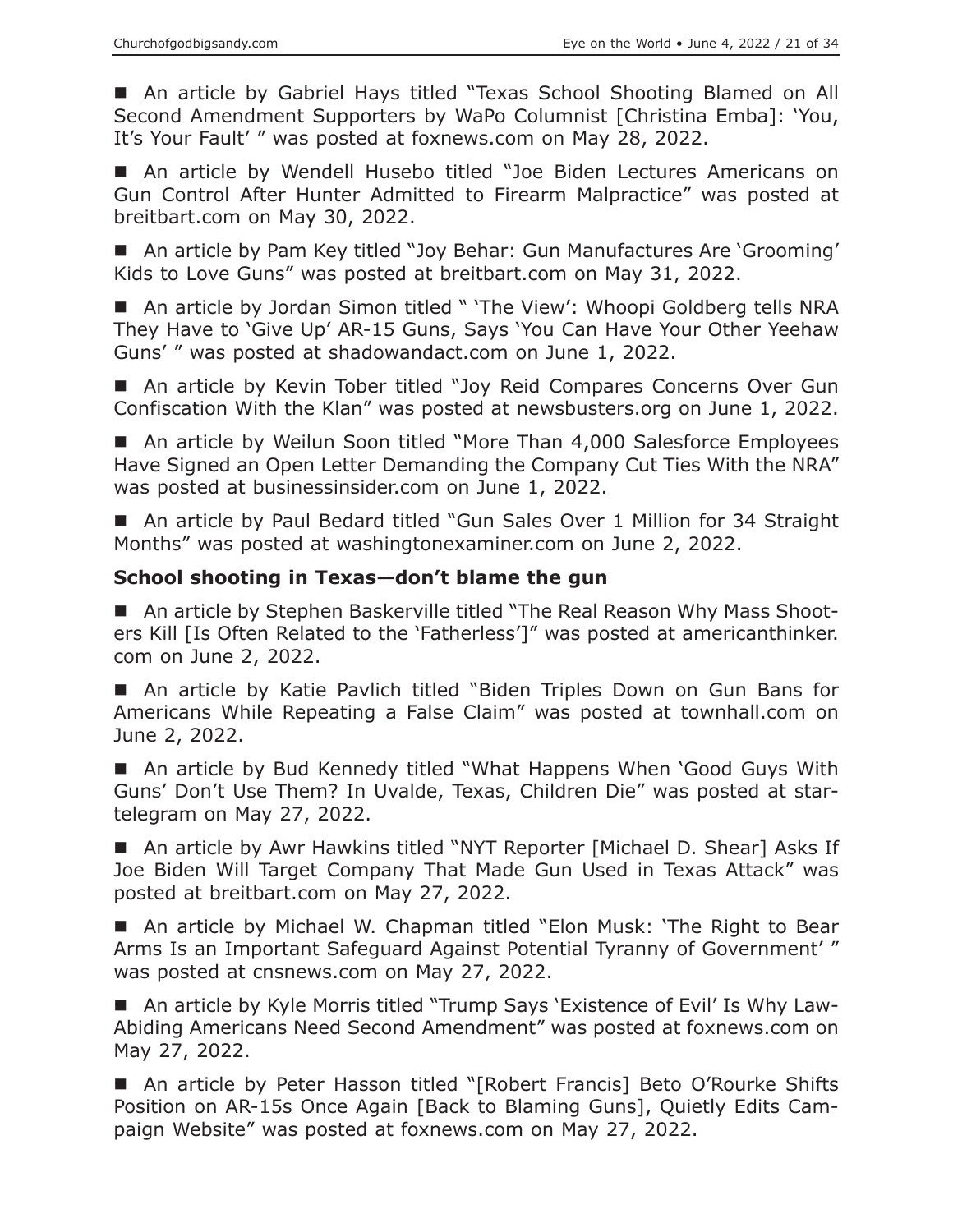■ An article by Staff titled "Dan Bongino: Pretending That Guns Caused Texas School Shooting Is Not Being 'Serious About the Problem' " was posted at foxnews.com on May 28, 2022.

■ An article by Staff titled "Winsome Sears on Texas School Shooting: 'It's Not the Gun' " was posted at foxnews.com on May 29, 2022.

■ An article by Jennifer Smith titled " 'This Is Why We Need the 2nd Amendment!' West Virginia Mystery Woman Is Hailed as a Hero for Using Legally-Owned Pistol to Kill Criminal Armed With an AR-15-Style Rifle at a Graduation Party a Day After Uvalde School Shooting" was posted at dailymail.co.uk on May 29, 2022.

■ An article by Awr Hawkins titled "Ted Cruz: We Need More 'Armed Good Guys' Not More Gun Control" was posted at breitbart.com on May 29, 2022.

 An article by Awr Hawkins titled "Joe Rogan: If You Ban Guns, Only Criminals Will Be Armed" was posted at breitbart.com on May 29, 2022.

# **School shooting in Texas—court-packing and ending filibuster?**

 An article by Elizabeth Elkind titled "Democratic Senator Joe Manchin Says He Still Won't Back Removing the Filibuster to Pass Gun Reform After Texas Gunman Shot 19 Children Dead" was posted at dailymail.co.uk on May 25, 2022.

■ An article by Rebecca Downs titled "After Uvalde Shooting, Democrats Are Renewing Calls for Court Packing, End to Filibuster" was posted at townhall.com on May 28, 2022.

■ An article by Morgan Phillips titled "Progressive Democratic Rep. Mondaire Jones Tells Republicans 'We Will Eliminate the Filibuster and Pack the Court' in Order to Get 'Weapons of War' Off the Street" was posted at dailymail. co.uk on June 2, 2022.

# **Comments about SCOTUS abortion leak**

■ An article by Katelyn Caralle titled "Supreme Court Marshalls Are 'Asking Clerks to Hand Over Cell Phone Records and Sign Affidavits' as They Ramp Up the Hunt for the Roe vs. Wade Leaker" was posted at dailymail.co.uk on May 31, 2022.

#### **Comments about pro-life**

■ An article by Craig Bannister titled "26% of Democrat Voters Say They're Pro-Life, but Only 1 House Democrat Is [Henry Cuellar of Texas]—and He's Hanging On by a Thread in Runoff" was posted at cnsnews.com on May 27, 2022.

#### **Comments about pro-abortion**

■ An article by Ben Kelley titled "Levin: 'Do You Think People Who Want to Slaughter Children' Will Be 'Mindful of a Law'?" was posted at cnsnews.com on May 27, 2022.

 An article by Frank Sumrall titled "Pregnancy Clinic in Lynnwood [Washington] Vandalized With Pro-Abortion Rights Messages" was posted at mynorthwest. com on May 27, 2022.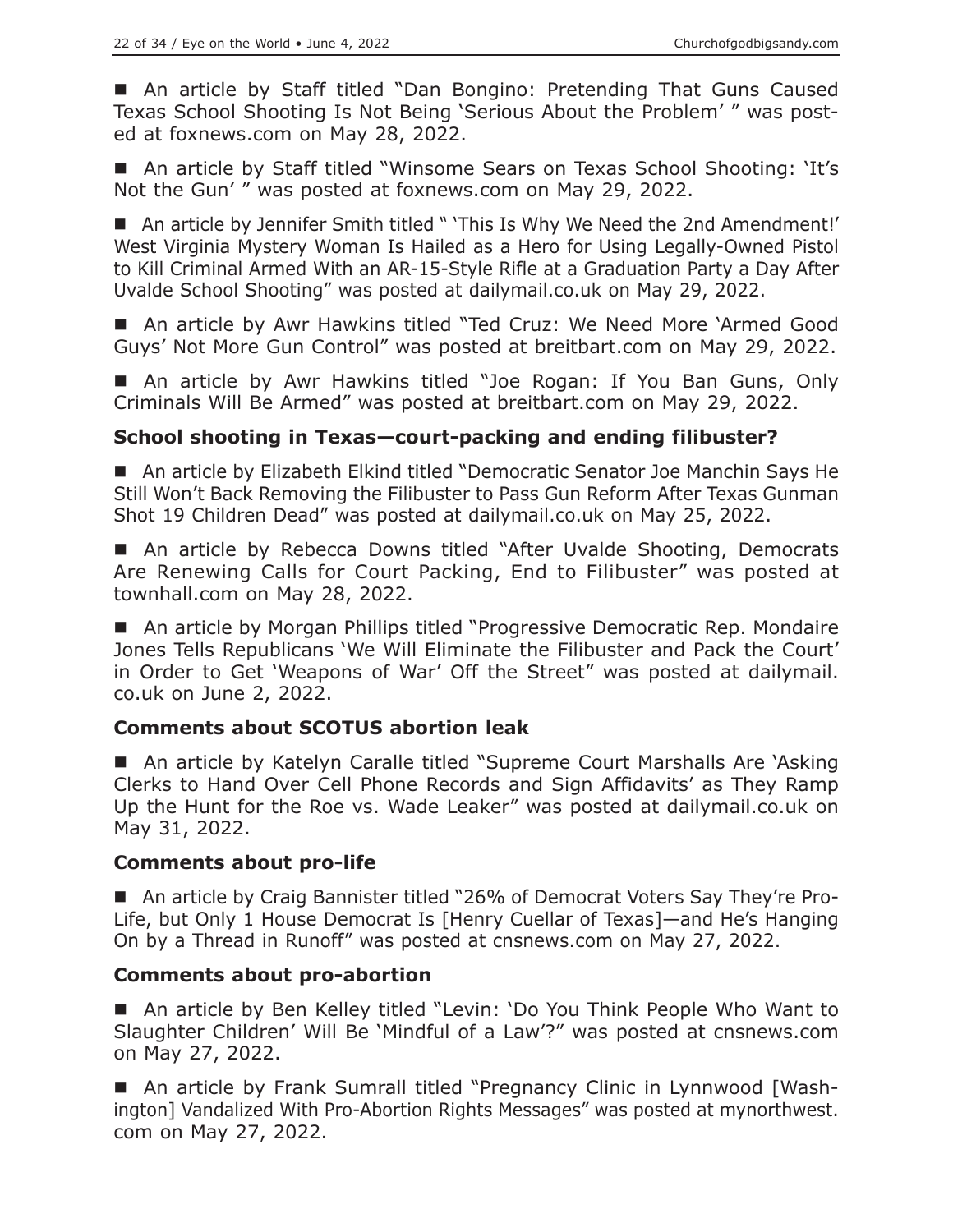■ An article by Kelsey Vlamis titled "A Texas Minister [of the First Unitarian Church of Dallas] Helps Fly Dozens of Women to [Albuquerque] New Mexico Every Month to Get Abortions; He's One of Many Religious Leaders Working on Coordinating Abortion Care If Roe vs. Wade Is Overturned" was posted at businessinsider.com on May 28, 2022.

■ An article by Maddy Welsh titled "University of Michigan Forms Pro-Aborstion Task Force" was posted at townhall.com on June 2, 2022.

#### **Comments about Pelosi and communion**

■ An article by Heather Hamilton titled "SF Archbishop Who Banned Pelosi From Communion Passed Over in Cardinal Assignment" was posted at washingtonexaminer.com on May 30, 2022.

#### **Pro-abortion vandalism and violence**

■ An article by Rebecca Downs titled "Pro-Abortion Vandalism and Violence Appears to Be a Pattern" was posted at townhall.com on May 19, 2022.

#### **Comments about rich getting richer**

■ An article by Janon Fisher titled "Wall Street Banks Made \$2.3 Billion by Betting on Rising Inflation in 2021—Doubling the Amount They Made in 2019" was posted at dailymail.co.uk on May 30, 2022.

#### **Comments about government and corporate snooping**

■ Looking back to April 2022, an article by Nikki Schwab titled "The FBI May Have Conducted as Many as 3-4 Million Searches of Americans' Electronic Data Without a Warrant Last Year" was posted at dailymail.co.uk on April 29, 2022.

■ Looking back to early May 2022, an article by Ryan Morgan titled "CDC Tracked 20+ Million U.S. Phones to Monitor Covid Lockdown Compliance Says New Report" was posted at americanmilitarynews.com on May 3, 2022.

■ Looking back to early May 2022, an article by John Solomon titled "Rand Paul: Time to Ban Feds From Tracking Americans Through Their Cell Phone Location Data" was posted at justthenews.com on May 5, 2022.

#### **Comments about government and corporate censorship**

■ An article by Theo Wayt titled "China's Propaganda Ranks Highly on Google, YouTube Searches: Study" was posted at nypost.com on May 27, 2022.

#### **Comments about climate warriors**

■ Looking back to March 2022, an article by Charles Gasparino titled "Even 'EV' Elon Musk Mocks Biden's 'Green' Hucksters" was posted at nypost.com on March 12, 2022.

■ An article by Chuck Ross titled "Inconvenient Truth: Al Gore's 'Woke' Firm Invests in Chinese Slave Labor" was posted at freebeacon.com on May 28, 2022.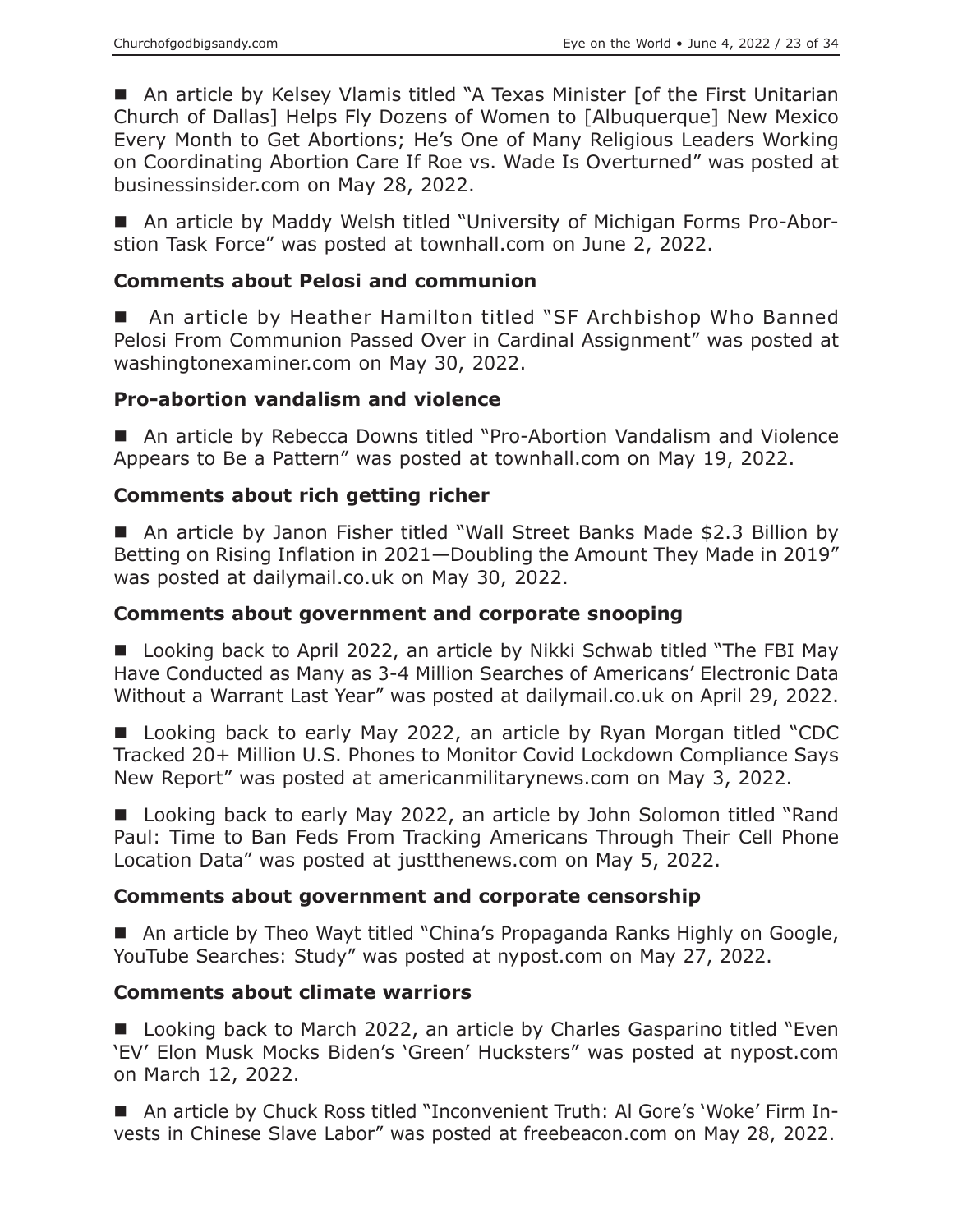An article by Thomas D. Williams titled "Pope Francis Names 'Climate Change' Warrior [San Diego Bishop Robert W. McElroy] a Cardinal" was posted at breitbart.com on May 29, 2022.

■ Looking back to February 2020, an article by Thomas D. Williams titled "San Diego Bishop [Robert W. McElroy]: 'Death Toll' From Climate Change Worse Than Abortion" was posted at breitbart.com on Feb. 7, 2020.

#### **Fossil fuel—Biden's plan from day 1**

■ Looking back to March 2022, an article by Staff titled "[Journalist Dan] Bongino: Destruction of U.S. Fossil Fuel Has Been Biden Administration's 'Energy Suicide Plan' Since Day 1" was posted at foxnews.com on March 12, 2022.

■ An article by Tim Meads titled "Democrat House Majority Leader [Steny Hoyer of Maryland] Claims 'We're at War' So Republicans Shouldn't Blame Biden for Energy Crisis" was posted at dailywire.com on May 13, 2022.

# **Fossil fuel—Biden's "incredible transition"**

 An article by Ian Hanchett titled "[Lindsey] Graham: Biden Praising 'Transition' With High Gas Prices Is Admission It's Not the Putin Price Hike" was posted at breitbart.com on May 28, 2022.

#### **Fossil fuel—suspending state gas tax**

 An article by Dillon Burroughs titled "New York Suspends Gas Tax for the Rest of the Year as Prices Continue at Record Highs" was posted at dailywire.com on June 1, 2022.

#### **Inflation**

■ An article by Joseph R. Biden titled "My Plan for Fighting Inflation" was posted at wsj.com on May 30, 2022.

■ An article by Henry Olsen titled "Opinion: Biden Just Admitted He Doesn't Have a Clue to Fight Inflation" was posted at washingtonpost.com on May 31, 2022.

■ An article by Melanie Arter titled "White House Denies Biden's Policies Are Causing Inflation" was posted at cnsnews.com on June 1, 2022.

■ An article by Claudia Assis titled "U.S. Car Sales at 'Recessionary Levels'as Inflation, Rising Interest Rate Concerns Increase, RBC Says" was posted at marketwatch.com on June 3, 2022.

#### **Shortage of baby food**

 An article by Alexis Keenan titled "Baby Formula Shortage Raises the Question of Whether 'Big Formula' Should Be Broken Up" was posted at yahoo.com on May 26, 2022.

■ An article by Katie Pavlich titled "Another Airlift Proves Biden's Baby Formula Crisis Is Far From Over" was posted at townhall.com on June 1, 2022.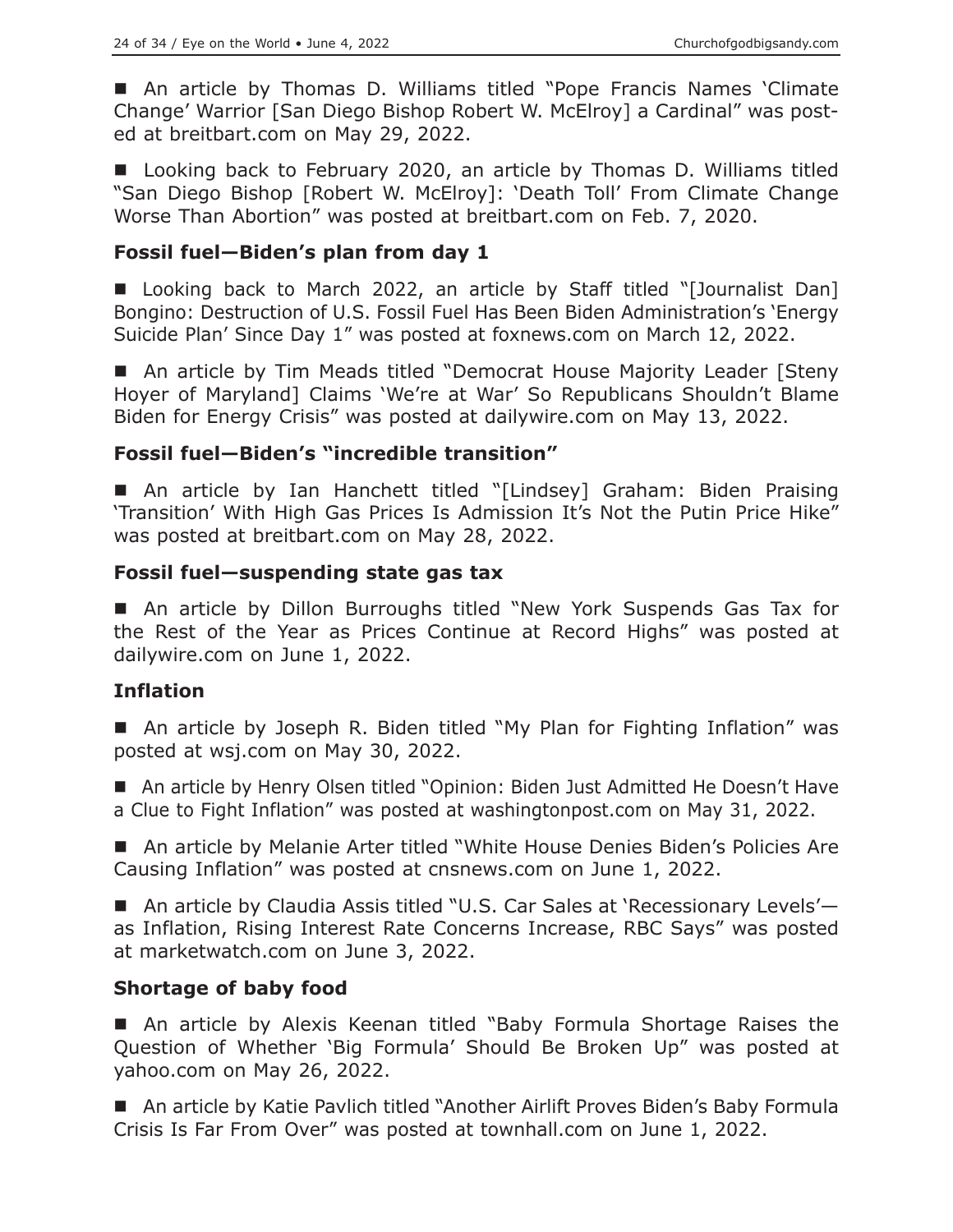# **Deficit**

 An article by Haisten Willis titled "CBO Debt Estimates Undercut Biden's Big Deficit Reduction Claims" was posted at washingtonexaminer.com on May 27, 2022.

#### **Finances**

■ An article by Haisten Willis titled "Biden Continues Targeting Big Meat With New USDA Rules" was posted at washingtonexaminer.com on May 29, 2022.

 An article by Rachael Bunyan titled " 'Remote Work Is No Longer Acceptable': Elon Musk Tells Tesla Staff They Face Being Fired Unless They Do 40 Hours in the Office Before Working [Extra] From Home" was posted at dailymail.co.uk on June 1, 2022.

■ An article by Pat Ferrier titled "Buc-ee's [Travel Center Which Opened in Chute, Texas 40 Years Ago and Now Has 35 Stores in Texas] to Build Largest Location in the Nation in Johnstown [Colorado] Off Interstate 25" was posted at colorado.com on June 2, 2022.

# **Afghanistan migrants**

■ Looking back to November 2021, an article by John Binder titled "DHS Mayorkas: 'Not All' Afghans Brought to U.S. Are Interviewed by Feds" was posted at breitbart.com on Nov. 16, 2021.

■ An article by John Binder titled "Report: Biden Still Not Using Defense Department Database to Vet Afghans With Potential Terrorism Ties" was posted at breitbart.com on May 27, 2022.

# **Illegal immigration**

■ An article by Brittany Bernstein titled "Massachusetts Governor [Charlie Baker] Vetoes Bill That Would Give Driver's Licenses to Illegal Immigrants" was posted at nationalreview.com on May 27, 2022.

 An article by John Binder titled "Former ICE Chief [Jonathan Fahey]: Biden's Newest Border Rule to 'Help Illegal Aliens Get Into' U.S." was posted at breitbart.com on May 31, 2022.

# **Truth about immigration and voting**

■ Looking back to July 2021, an article by Julio Rosas titled "There It Is: NYT Op-Ed [by Alossa Araxia Abrahamian] Gives the Game Away by Wanting to Let Non-Citizens to Vote in U.S. Elections" was posted at townhall.com on July 29, 2021.

■ Looking back to July 2021, an article by Rebecca Downs titled "NYT Guest Essay Opinion Piece [Alossa Araxia Abrahamian] Claims 'There Is No Good Reason You Should Have to Be a Citizen to Vote' " was posted at townhall.com on July 31, 2021.

# **Comments about election news**

 An article by Mia Cathell titled "How Biden and the Democrats Lied About Georgia's 2021 Election Integrity Bill" was posted at townhall.com on May 23, 2022.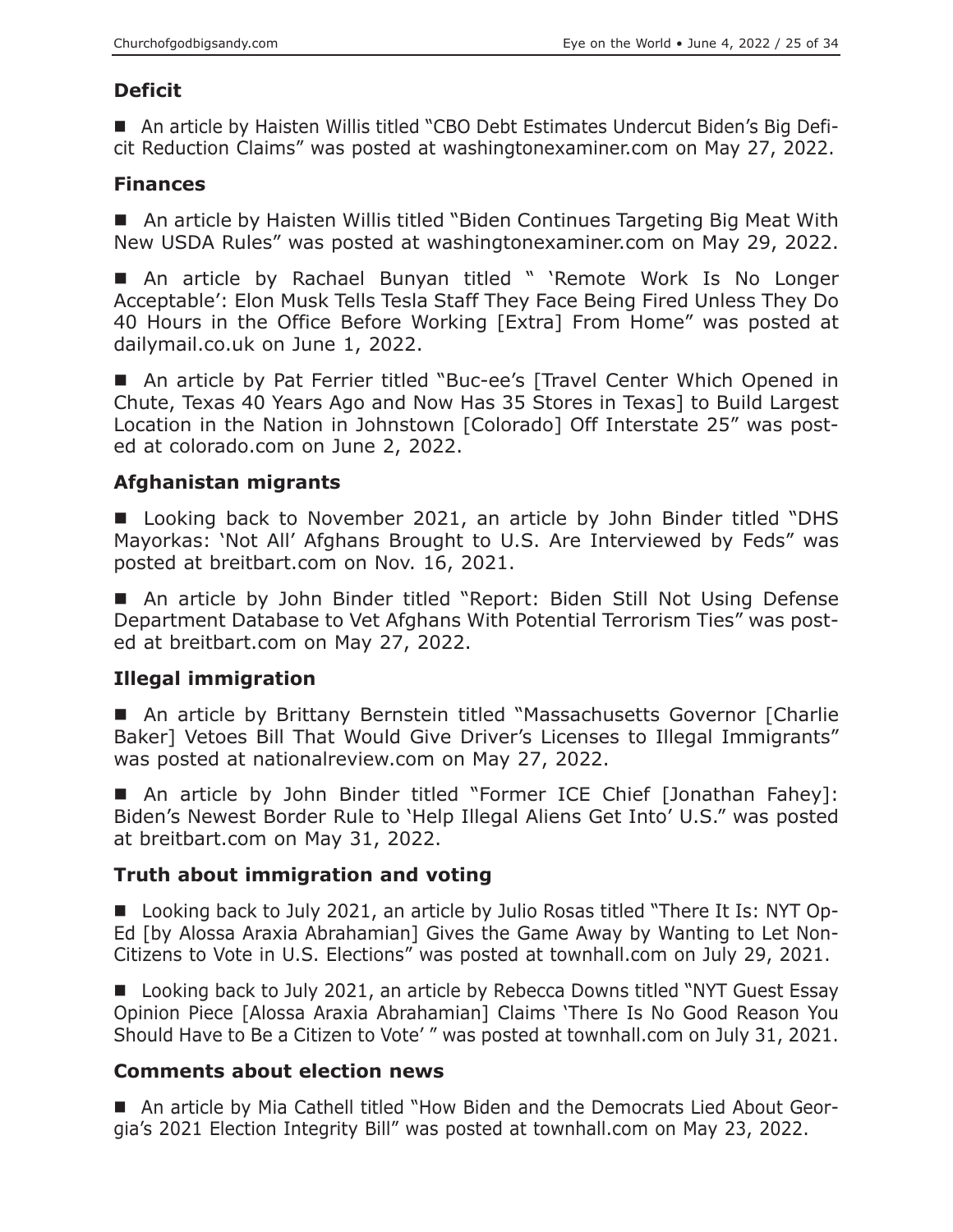■ A video and an article by Andrew Stiles and Thaleigha Rampersad titled "Watch: "Stacey Abrams Struggles to Explain Why Black Turnout Is Soaring Under 'Jim Crow 2.0' " were posted at freebeacon.com on May 24, 2022.

■ Looking back to August 2021, an article by James Queally and Ruben Vives titled "Compton [California] City Councilman Charged With Election Rigging, Bribery in Race Decided by One Vote" was posted at latimes.com on Aug. 13, 2021.

 An article by James Queally titled "Compton City Council Election [in June 2021] Overturned in Wake of Vote Rigging Scandal [When Four Votes Were Cast by People Not Living in That District]" was posted at latimes.com on May 30, 2022.

# **Leftists angering Hispanic voters**

■ An article by Mia Cathell titled "Biden Further Angers Hispanic Voters by Lifting Cuban, Venezuelan Sanctions" was posted at townhall.com on May 19, 2022.

■ An article by Harriet Alexander titled "Joe Biden's Support Among Hispanic Americans Plummets From 55% to 26% in a Year as His Overall Approval Rating Slumps to Just 41% Amid Inflation, War in Ukraine and the Roe vs. Wade Fallout—Poll Shows" was posted at dailymail.co.uk on May 20, 2022.

■ An article by Rebecca Downs titled "Biden's Performance With Hispanics Continues to Look Grim" was posted at townhall.com on May 20, 2022.

# **Comments about defunding the police**

■ An article by Carl Samson titled "New York City Mayor Eric Adams Urges Support for Police After Subway Shootings: 'Raise Your Voice' " was posted at nextshark.com on May 26, 2022.

■ An article by Brittany Bernstein titled "San Francisco District Attorney [Chesa Boudin] Facing Recall, Claims He Never Supported Defunding Police" was posted at nationalreview.com on June 1, 2022.

#### **Comments about excessive theft**

■ An article by Alyssa Guzman titled "Is Nothing Sacred Anymore? Solid Gold Jeweled Tabernacle Worth \$2 Million Is Stolen From NYC Catholic Church by Warped Vandals Who Also Decapitated Marble Statue of Angel" was posted at dailymail.co.uk on May 29, 2022.

■ A video and an article by Alex Oliveira titled "Shocking Moment Shoplifters Ransack Sephora Store in Los Angeles and Fill Trash Bags With Beauty Products Before Calmly Walking Away as Employees Look Helplessly On" were posted at dailymail.co.uk on May 30, 2022.

■ An article by Natasha Anderson titled "Prolific Car Thief, 39, Is Jailed for Ten Years After Stripping Over 100 Vehicles and Leaving Many on Cinder Blocks in Oregon When DMV Worker Girlfriend Leaked Driver Information" was posted at dailymail.co.uk on May 30, 2022.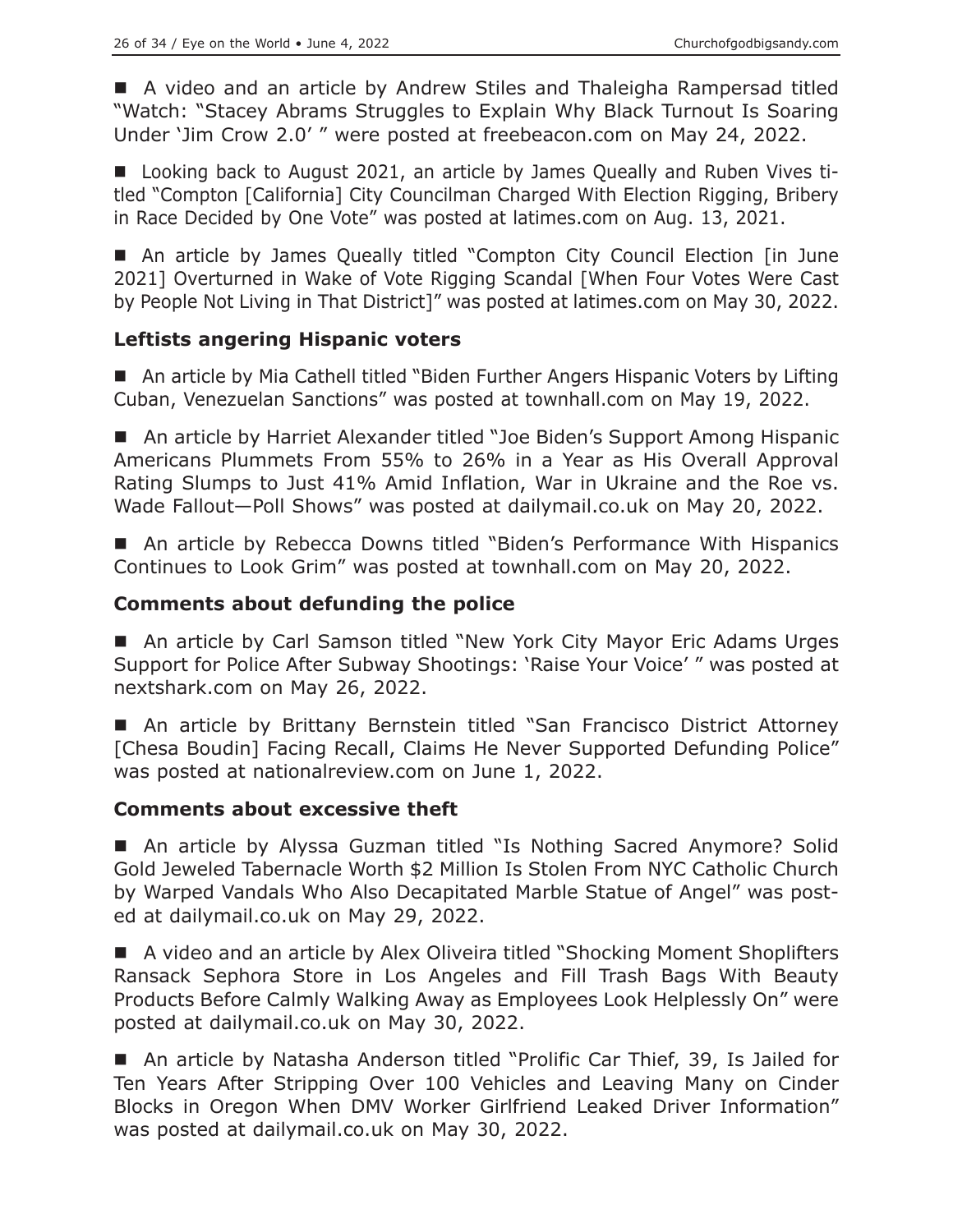# **Comments about excessive violent crime**

■ An article by Natalie Neysa Alund titled "81-Year-Old Woman Carjacked While Handing Out Meals to Homeless in Southern California" was posted at usatoday.com on May 26, 2022.

■ An article by Terence P. Jeffrey titled "79 People Murdered in Washington D.C. So Far This Year; 45 of Those Murders Remain Unsolved" was posted at cnsnews.com on May 27, 2022.

■ An article by Ruth Bashinsky titled "Missouri Grocery Store Shopper Carrying a Rifle Is Robbed of His Weapon at Gunpoint by Fellow Customer Before Getting Another From His Car—Sparking Wild-West Style Shootout That Left Him and Two Onlookers Injured" was posted at dailymail.co.uk on May 31, 2022.

# **Comments about Jan. 6 Capitol riot**

■ An article by Charlie Spiering titled "Joe Biden Again Falsely Claims Trump Supporters Killed Police Officers on January 6" was posted at breitbart.com on May 28, 2022.

# **Comments about educating our youth**

■ An article by Bryan Babb titled "Elite [San Francisco Lowell] High School Ended Merit-Based Admissions; It Was a Complete Disaster" was posted at dailycaller.com on May 26, 2022.

■ An article by Matt Vespa titled "Oh, Good—Now We Have Teachers Asking Students How Comfortable They Are About Graphic Sex Acts" was posted at townhall.com on May 26, 2022.

■ An article by Olivia Hajicek titled "Fairfax, Va. Parents Rally Against Policy Punishing Their Middle-Schoolers for Calling Boys Boys and Girls Girls" was posted at thefederalist.com on May 28, 2022.

■ An article by Joel B. Pollak titled "California State Senate Passes Bill to Allow Schools Not to Report Threats" was posted at breitbart.com on June 1, 2022.

#### **Comments about transgenders**

■ An article by Breccan F. Thies titled "Virginia AG [Jason Miyares] Backs Fired [West Point, Virginia] Teacher in First Amendment Case Over Preferred Pronouns" was posted at breitbart.com on May 26, 2022.

■ An article by Greg Piper titled "Corporations Drop From Transgender Youth Program Partners Page After State Farm Exit" was posted at justthenews.com on May 26, 2022.

 An article by John Vandiver titled "Air Force Wing Nixes Drag Queen Reading Event for Children at Ramstein [Air Base] Library [in Germany], Drawing LGBTQ Supporters' Ire" was posted at starsandstripes.com on May 27, 2022.

■ An article by Nate Hochman titled "Why Are the Detroit Tigers Funding Gender-Transition Surgeries for Minors?" was posted at nationalreview.com on May 27, 2022.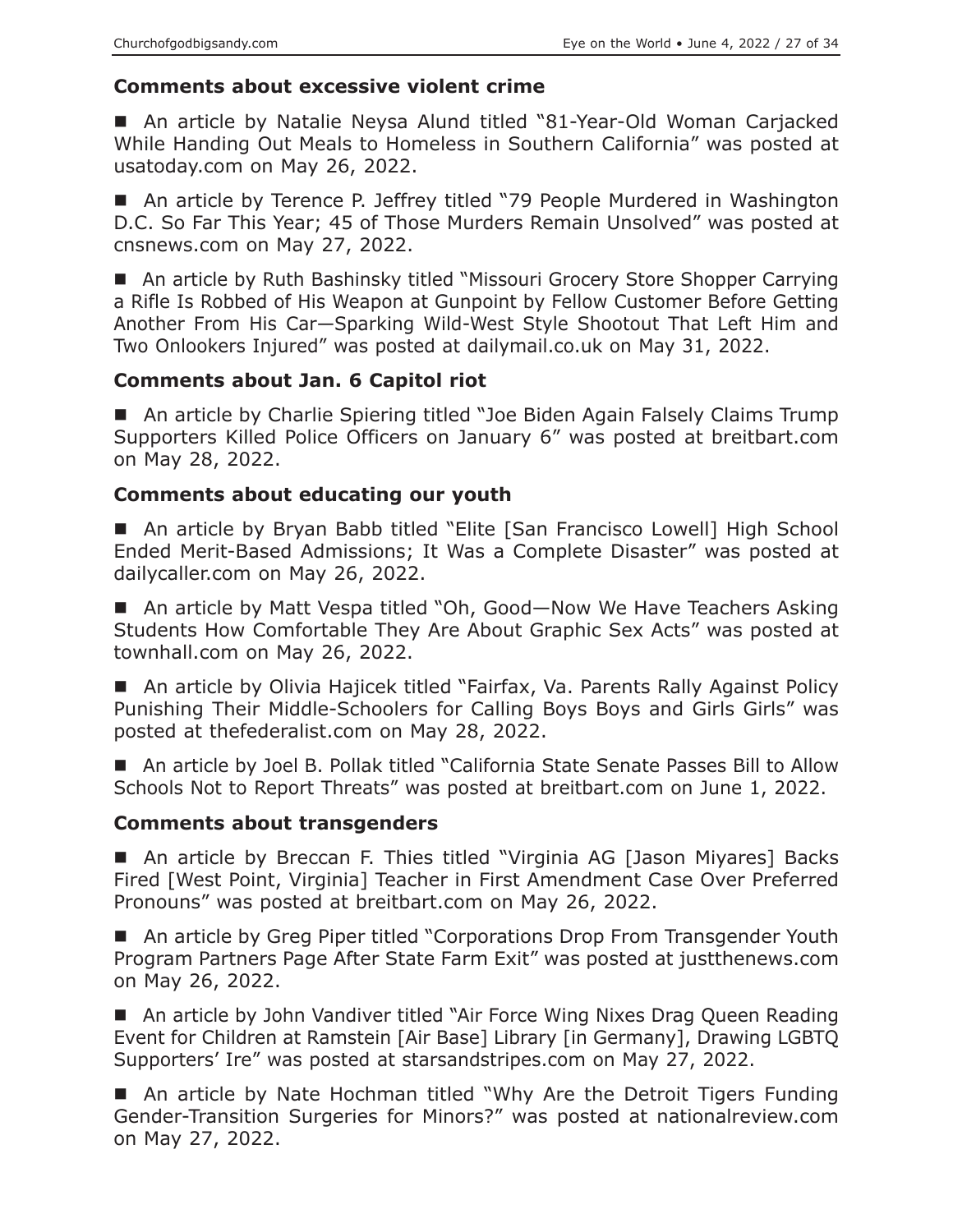An article by Elizabeth Troutman titled "No Free Lunch: Biden Administration Will Pull Meal Funding for Schools That Don't Comply With Its LGBT Agenda" was posted at freebeacon.com on June 1, 2022.

■ An article by Staff titled "Pelosi: 'Extremist Republicans Are . . . Targeting Trans Children' and 'Bullying LGBTQ Students' " was posted at cnsnews.com on June 1, 2022.

■ An article by Jennifer Smith titled "New Documentary Shows Pediatrician Saying Prepubescent Kids Are Ready for Trans Hormone Therapy 'Whenever They Ask for It'—and Claiming You Can 'Pause' Hormones 'Like Music' With the Same Drugs Used to Chemically Castrate Pedophiles" was posted at dailymail.co.uk on June 1, 2022.

 An article by Amanda Harding titled "Indiana Town [Jasper] Cancels 'Family Friendly' Drag Show After Being Exposed by Libs of TikTok" was posted at dailywire.com on June 2, 2022.

■ An article by Andrea Widburg titled "NASCAR Continues to Abandon Its Customer Base [by Celebrating LGBTQ+ Pride Month]" was posted at americanthinker.com on June 3, 2022.

# **Comments about Florida and Disney**

 An article by Luke Dammann titled "Gay Days Takes Over Disney World Despite Florida Battle" was posted at itm.com (Inside the Magic) on June 2, 2022.

#### **Comments about Winsome Sears**

■ Looking back to April 2022, an article by Ian Hanchett titled "[Winsome] Sears: The Rich Already Get to Decide What Their Kids Are Taught, Everyone Else Should Have That Power" was posted at breitbart.com on April 12, 2022.

#### **Comments about racism and white supremacy**

■ An article by Jeff Charles titled "Homeschooling Is Racist?" was posted at libertynation.com on May 22, 2022.

■ An article by John R. Lott Jr. titled "Data Shows White Supremacists Are Not the Most Likely Mass Murderers" was posted at thefederalist.com on May 23, 2022.

 A video and an article by Jordan Dixon-Hamilton titled "Watch: White [Robert Francis] Beto O'Rourke Supporter Calls Black Cop 'F\*\*king Disgusting Pig' at Anti-NRA Protest" were posted at breitbart.com on May 27, 2022.

■ An article by Alison Cutler titled "Confederate Flags Are Banned From CMA Country Music Festival, Officials Announce" was posted at observer.com on June 2, 2022.

#### **Comments about critical race theory**

■ An advertisement for a free eBook written by Dr. Ben Carson titled "Get Your Free [eBook] Copy of '5 Answers to Critical Race Theory' " is posted at americancornerstone.org.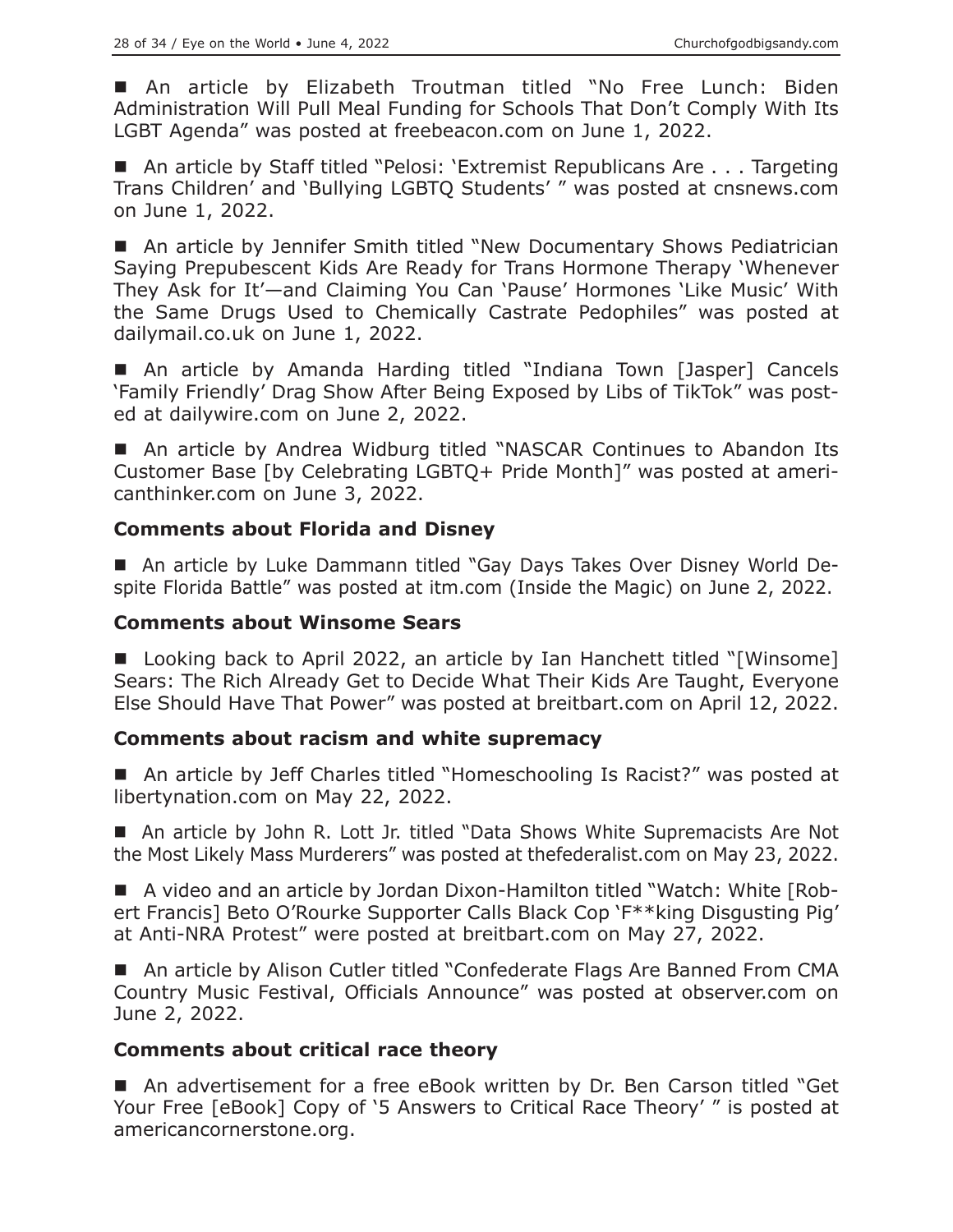An article by Tom Brown titled "Actor Kirk Cameron Blasts America's Public Schools for Becoming Breeding Grounds for Far-Left Progressive Agendas, Including CRT and Gender Ideology" was posted at dailymail.co.uk on May 31, 2022.

#### **Comments about crimes against Black citizens**

■ An article by Brooke Leigh Howard titled "White Man Caught on Video Taunting Black Spa Owner: 'Your Race Destroyed My Life' " was posted at dailybeast.com on May 31, 2022.

#### **Comments about Marxist BLM corporation**

■ Looking back to July 2020, an article by Mike Gonzalez and Andrew Olivastro titled "The Agenda of Black Lives Matter Is Far Different From the Slogan" was posted at heritage.org on July 3, 2020.

■ An article by Joshua Klein titled "BLM Rails Against Biden Executive Order: 'Policing' Is a 'White Supremacist Institution' Rooted in 'Slave Patrolling' " was posted at breitbart.com on May 29, 2022.

#### **Comments about police misconduct**

■ An article by James Gordon titled "Bodycam Photo Shows Moment Kansas City Woman, 26, 'Aimed Her Gun at Police' Before She Was Shot Five Times Then Handcuffed While Bleeding Through Her White Shirt" was posted at dailymail.co.uk on June 2, 2022.

#### **Comments about district attorney misconduct**

■ An article by A. Benjamin Mannes titled "How a New Wave of Woke District Attorneys Are Allowing Criminals to Flourish" was posted at dailywire.com on June 1, 2022.

#### **Amber Heard—women abuse men more than you think**

■ Looking back to February 2016, an article by Julie Schwietert Collazo titled "I Didn't Know a Man Could Be Abused by a Woman" was posted at goodhousekeeping.com on Feb. 24, 2016.

**Looking back to February 2019, an article by Sheri Jacobson titled** "Women Abusing Men—What It Is and What to Do Next" was posted at harleytherapy.co.uk on Feb. 21, 2019.

■ Looking back to August 2019, an article by Lisa Davis titled "Male Domestic Abuse Is More Common Than You Think" was posted at familyresourcesinc.org on Aug. 22, 2019.

■ Looking back to April 2022, an article by Alyssa Guzman and Lillian Gissen titled "Ireland Baldwin Slams Amber Heard as a 'Disaster Human Being' Who Used Her 'Very Womanhood to Play Victim and Turn the World Against the Man' [Johnny Depp]" was posted at dailymail.co.uk on April 23, 2022.

 A book by Ann Silvers titled "Abuse of Men by Women: It Happens, It Hurts and It's Time to Get Real About It" is posted at annsilvers.com.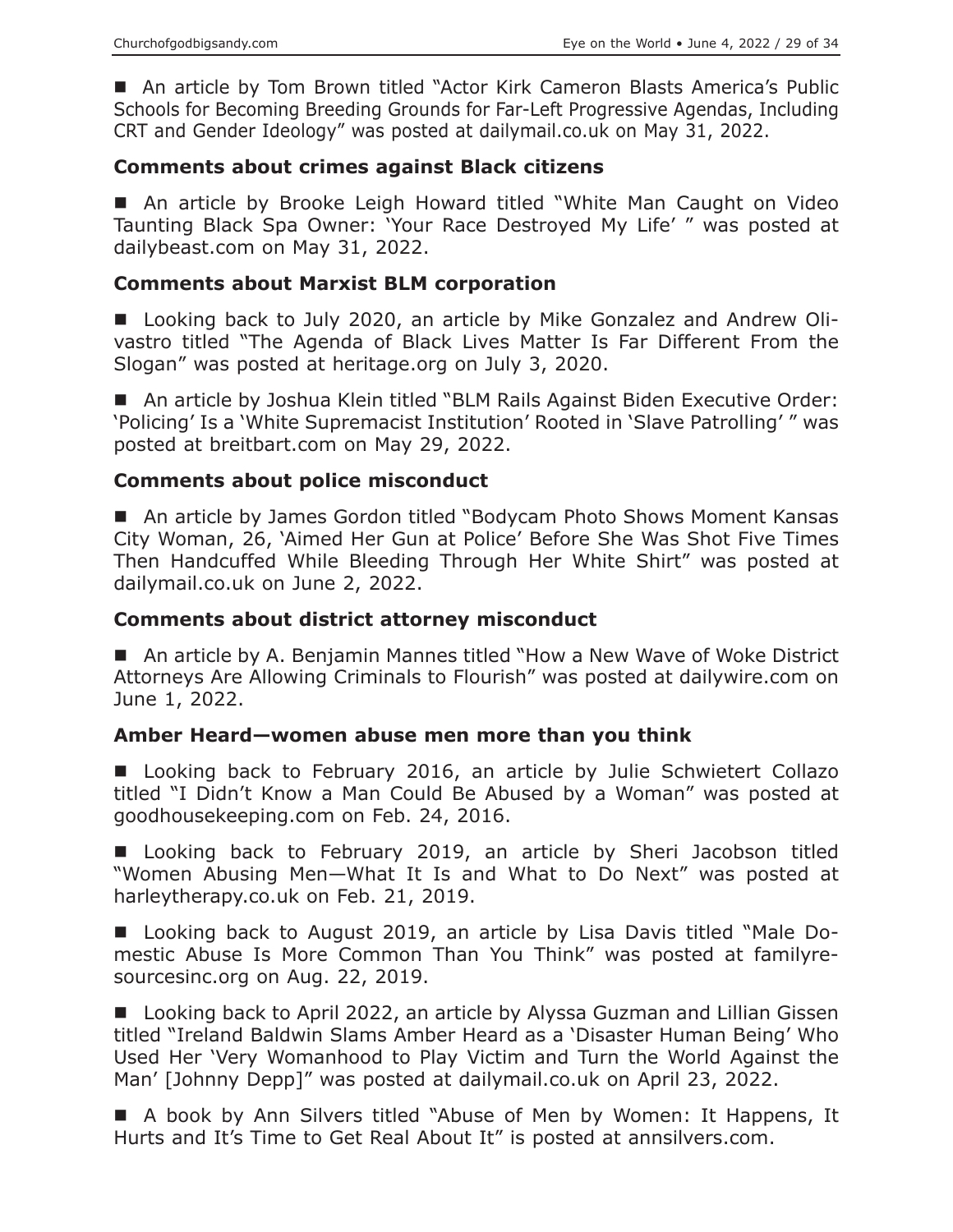# **Amber Heard found guilty**

■ An article by Mark Daniell titled "Amber Heard's Kate Moss Mention Had Johnny Depp's Legal Team Cheering [Because Heard Lied About Depp's Treatment of Moss and She Opened the Door to Put Moss on the Stand to Say That]" was posted at torontosun.com on May 11, 2022.

 An article by Effie Orfanides titled "Bethany Frankel Tears Into 'Crazy Town' Amber Heard" was posted at heavy.com on May 27, 2022.

■ An article by Emma Nolan titled "How One Sentence in Amber Heard's Testimony [Acknowledging That the Op-Ed Was About Johnny Depp] Could Sink Her Case—Lawyer" was posted at newsweek.com on May 31, 2022.

■ An article by Rachael Bunyan titled "Petition to Get Amber Heard Dropped From Aquaman #2 Hits 4.4 Million Just Shy of Target as Jury in Defamation Trial With Johnny Depp Continues Deliberations" was posted at dailymail. co.uk on June 1, 2022.

■ An article titled "Jury Awards \$15 Million to Johnny Depp in Libel Suit, \$2 Million to Amber Heard in Countersuit" was posted at yahoo.com on June 1, 2022.

■ An article by Daniel Bates titled "How Amber Heard Was Unravelled by Kate Moss and [Heard's] Charity Lies in a Sordid TV Trial That's Left Her Life in Tatters" was posted at dailymail.co.uk on June 1, 2022.

■ An article by Jan Moir titled "Amber Heard Wanted to Be a Heroine, but Now She's Defined by This Circus of Sadness; What Future Awaits the Actress Who Stands Before the World Exposed as a Teller of Lies?" was posted at dailymail.co.uk on June 2, 2022.

■ An article by Leah Barkoukis titled "Amber Heard's Statement After Losing Trial Leaves Court Watchers 'Stunned' [Because She Seemed to Learn Nothing From the Six-Week Trial]" was posted at townhall.com on June 3, 2022.

#### **Comments about Anthony Fauci**

■ An article by Betsy McCaughey titled "Beware Fauci's Scheme to Empower the World Health Organization" was posted at townhall.com on June 1, 2022.

 An article by Patrick Reilly titled "Dr. Fauci Says He'll Be Gone by 2024, Regardless of Who Is in White House" was posted at nypost.com on June 1, 2022.

# **Pandemic regulations had negative consequences**

■ An article by Chris Morris titled "Doctor Who Sold Hydroxychloroquine Early in the Pandemic Is Going to Prison for 30 Days" was posted at fortune. com on May 31, 2022.

#### **Comments about vaccine mandates**

 An article by Staff titled "Unvaccinated Students Not Allowed to Walk at Granada Hills [California] High School Graduation" was posted at cbslosangeles. com on May 27, 2022.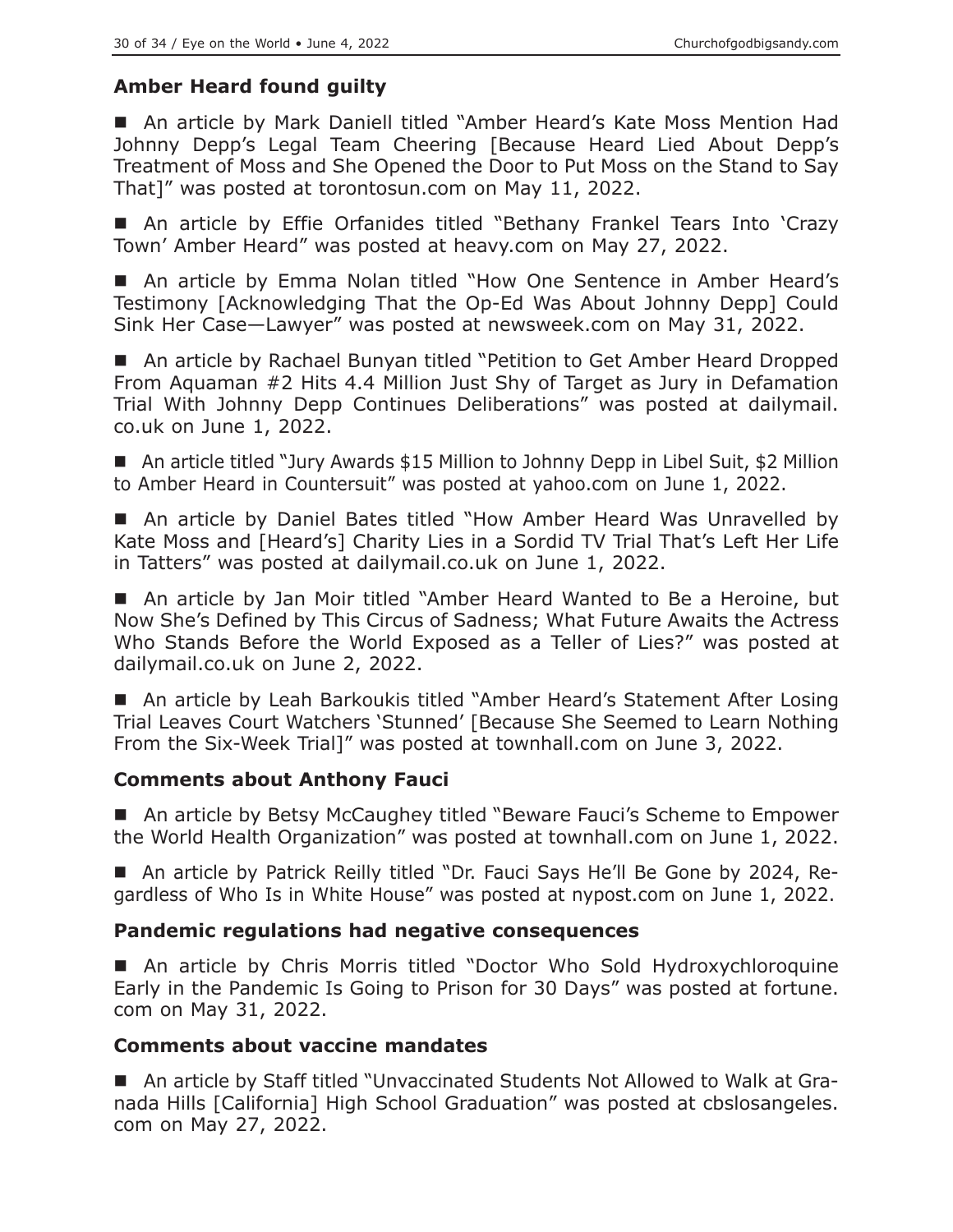# **Comments about vaccines**

 An article by Joseph Shepherd titled "How the Covid Vaccines Kill [Myocarditis; Vascular Damage and Heart Attack Risk; and Neurodegenerative Disease]" was posted at americanthinker.com on May 31, 2022.

 An article by April Ryan titled "Dr. Fauci Sounds the Alarm for Black Americans to Get Boosted, Continue to Get Vaxxed" was posted at thegrio.com on June 1, 2022.

#### **Comments about masks**

■ An article by Tom Tapp titled "Indoor Mask Mandate in Los Angeles Will Return This Month if Covid Hospitalization Increases Continue on Pace" was posted at deadline.com on June 2, 2022.

#### **Comments about masks on planes**

 An article by Melissa Koenig titled "Airlines' Mask Mandates May Soon Be Reinstated as DOJ Appeals Ruling by Trump-Appointed Judge That Struck Down Face Covering Requirement on Public Transportation" was posted at dailymail.co.uk on May 31, 2022.

#### **Media buries Tulsa-shooting story—shooter was black**

■ An article by Matt Vespa titled "The Liberal Media Is Going to Bury the Tulsa Shooting" was posted at townhall.com on June 3, 2022.

#### **Other comments about the media**

 An article by Michael Schneider titled "Jussie Smollett Finds a Home at BET+ for His Post-Scandal Directorial Debut—'B-Boy Blues' " was posted at variety.com on May 25, 2022.

 An article by John Nolte titled "Masculine, Pro-American 'Top Gun Maverick' Blasts to \$146 Million Opening, Towers Over Woke Flops" was posted at breitbart.com on May 28, 2022.

■ A video and article by Rebeccan F. Thies titled "Watch: Michigan Professor [Michael Fayz of Wayne State University] Tells Students to Watch 'Actual, Honest-to-God . . . Professional News' Like MSNBC [ABC, NBC and CBS], While Trashing Fox" were posted at breitbart.com on May 28, 2022.

■ An article by Michael Brown titled "June Is LGBTQ+ Pride Month and Google Won't Let You Forget It" was posted at townhall.com on June 1, 2022.

■ An article by Mark Finkelstein titled "Inconvenient Truth: CNN Admits Majority Doesn't Want More Gun Control" was posted at newsbusters.org on June 1, 2022.

■ An article by Kylee Zempel titled "The Real Loser in the Johnny Depp vs. Amber Heard Defamation Drama Is the Washington Post" was posted at thefederalist.com on June 2, 2022.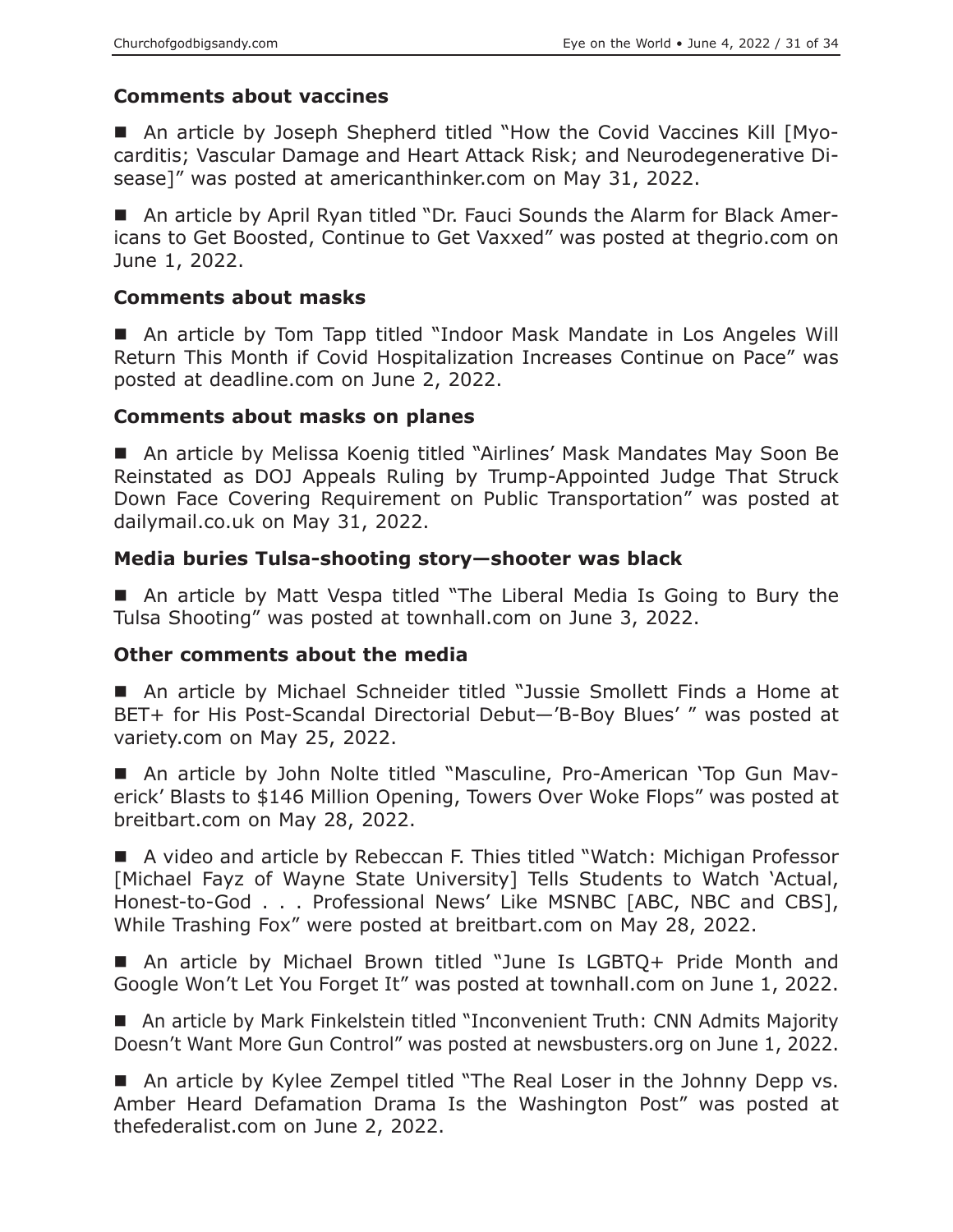# **Comments about Hunter Biden and family**

■ An article by Ashe Schol titled "Reminder: These 50 Intelligence Officers Claimed, Without Evidence, That New York Post's Hunter Biden Story Was Russian Disinformation" was posted at dailywire.com on March 19, 2022.

■ An article by John Nolte titled "Far-Left Daily Beast [Publication] Grovels Apology to Hunter Laptop Whistleblower" was posted at breitbart.com on May 28, 2022.

#### **Comments about investigation by John Durham**

■ Looking back to February 2022, an article by Jonathan Turley titled "Durham Probe Proves Some Media Would Rather Ignore a Major Story Than Expose Their Role in Covering It Up" was posted at foxnews.com on Feb. 16, 2022.

■ An article by Margot Cleveland titled "Court Testimony Shows Spygate Conspirators Deceived the FBI Using Same Strategy Twice" was posted at thefederalist.com on May 26, 2022.

■ An article by Elizabeth Elkind titled "Hillary Clinton Lawyer Michael Sussmann Is Acquitted of Lying to FBI in John Durham's Russia Probe: Trump Tears Into 'Corrupt' Legal System and 'Partisan' Compromised Judges" was posted at dailymail.co.uk on May 31, 2022.

■ An article by Joel B. Pollak titled "Juror Who Acquitted Sussmann: 'There Are Bigger Things' Than Lying to FBI" was posted at breitbart.com on May 31, 2022.

■ An article by Daniel Chaitin titled "Barr Says Durham 'Accomplished Something Far More Important' Than Sussmann Conviction" [Pulling Back the Curtain on the Clinton Campaign] was posted at washingtonexaminer.com on June 1, 2022.

 An article by Susan Jones titled "Ex-Attorney General Bill Barr: Durham 'Brought Out the Truth in Two Important Areas' [the Role of the Clinton Campaign and Dreadful Behavior of FBI]" was posted at cnsnews.com on June 2, 2022.

#### **Biden's mental capacity**

■ An article by Tyler Olson titled "Biden Repeats False Claim About Trips to Iraq and Afghanistan, This Time to Graduating Midshipmen" was posted at foxnews.com on May 27, 2022.

■ An article by Michael Goodwin titled "Joe Biden's Loose Lip Could Sink Ships" was posted at nypost.com on May 28, 2022.

■ An article by J.B. Shurk titled "Help! The (Pretend) President Has Fallen and Can't Get Up!" was posted at americanthinker.com on June 2, 2022.

 An article by Haisten Willis titled "Delaware Denizen: Biden Outpaces Predecessors on Vacation Time" was posted at washingtonexaminer.com on June 2, 2022.

# **Biden and Harris supporters and detractors**

 An article by Jonathan Bernstein titled "Op-Ed: Biden's Approval Slump Hits a Dreary New Milestone" was posted at bloomberg.com on May 27, 2022.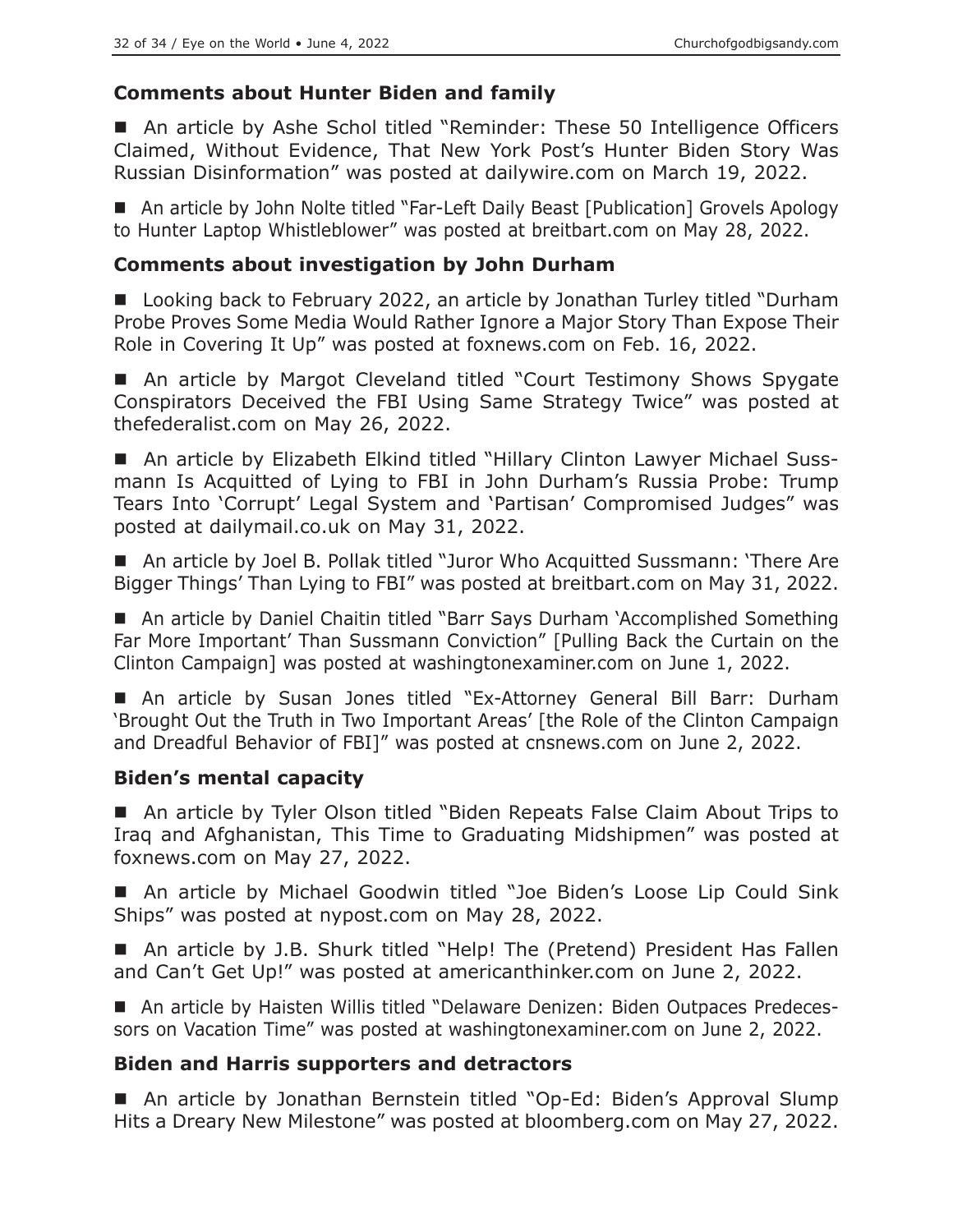A video and an article titled "Washington Post Op-Ed Argues Biden Is Tougher on China Than Obama" was posted at foxnews.com on May 30, 2022.

■ An article by Joseph R. Biden Jr. titled "President Biden: What America Will and Will Not Do in Ukraine" was posted at nytimes.com on May 31, 2022.

■ An article by Charlie Spiering titled "Joe Biden to College Graduates: 'Get Going' for God's Sake' and Take Back Country From 'Darkest Forces' " was posted at breitbart.com on May 28, 2022.

■ An article by Randy Clark titled "Many Border Patrol Agents, Cops Who Responded to Uvalde School Shooting Uninvited From Biden Event [in Uvalde]" was posted at breitbart.com on May 29, 2022.

 An article by Alana Mastrangelo titled "Alec Baldwin Roasted for Hot Take on Workplace 'Safety' As Fatal Film Set Shooting Lawsuits Proceed" was posted at breitbart.com on May 29, 2022.

 An article by Katelyn Caralle titled "Biden and Kamala's White House 'Blaxit': 21 Black Aides Have Left the Administration Since December Because There Is 'Little Support From Their Superiors and Few Chances for Promotion' " was posted at dailymail.co.uk on May 31, 2022.

■ An article by Andrea Blanco titled "Connecticut Governor and Secretary of State Offer \$150,000 Salary to Hire 'Misinformation Spotter' Ahead of November Elections: The Watchdog Is Expected to Trawl 4Chan, Facebook and Social Media Sites for Fake News" was posted at dailymail.co.uk on May 31, 2022.

 An article by Nikki Schwab titled "Biden Makes Admiral Linda Fagan the First Woman to Head a Military Branch as Coast Guard Commandant and Says Challenges Include Fighting Climate Change and 'Over-Fishing' " was posted at dailymail.co.uk on June 1, 2022.

 An article by Jared Knott titled "How the Democrats Defraud Black America" was posted at americanthinker.com on June 2, 2022.

#### **Comments about conservatives**

 An article by Lawrence Mower, Mary Ellen Klas, Ana Ceballos and Romy Ellenbogen titled "DeSantis Vetoes Many GOP Priorities as He Approves Record \$110 Billion State Budget" was posted at miamiherald.com on June 2, 2022.

 An article by Ryan Saavedra titled "DeSantis to Veto \$35 Million [Professional Hockey] Tampa Bay Rays Facility Over Team's Anti-Gun Statement" was posted at dailywire.com on June 2, 2022.

#### **Trump supporters and detractors**

■ An article by Julian Kaplan and Joseph Zeballos-Roig titled "Joe Manchin Could Agree to a Build Back Better That Keeps Most of the Trump Tax Cuts" was posted at businessinsider.com on May 27, 2022.